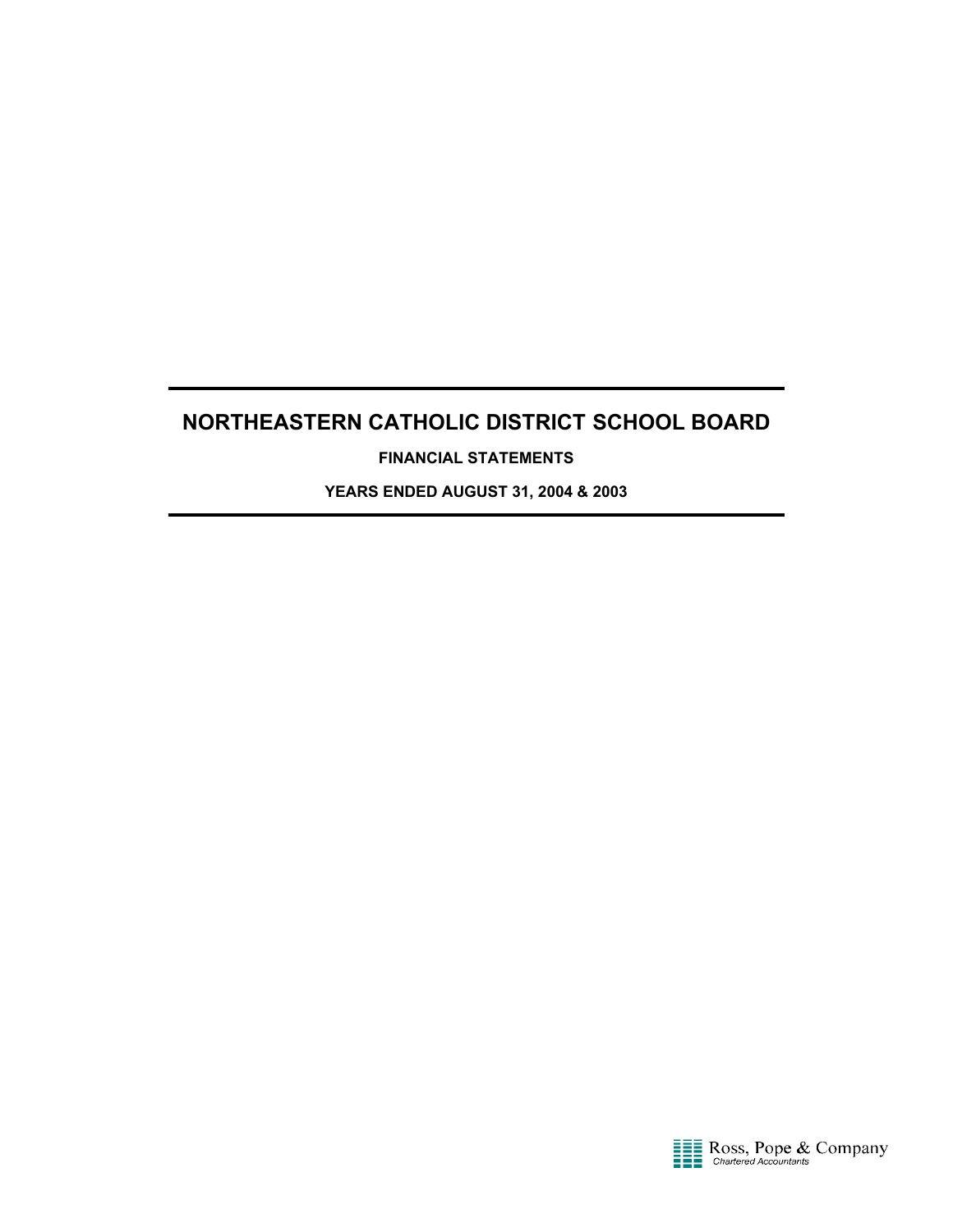## **INDEX TO FINANCIAL STATEMENTS**

### **YEARS ENDED AUGUST 31, 2004 & 2003**

### **OFFICERS**

## **AUDITORS' REPORT**

#### **STATEMENTS**

- 1 Statement of Financial Position<br>2 Statement of Financial Activities
- **Statement of Financial Activities**
- 3 Statement of Changes in Financial Position

## **NOTES TO FINANCIAL STATEMENTS**

#### **SCHEDULES**

- 1 Schedule of Operating Fund
- 2 Schedule of Capital Fund
- 3 Schedule of Reserves and Reserve Funds
- 4 Schedule of Reserves and Reserve Funds Continuity<br>5 Schedule of Expenditures
- 5 Schedule of Expenditures

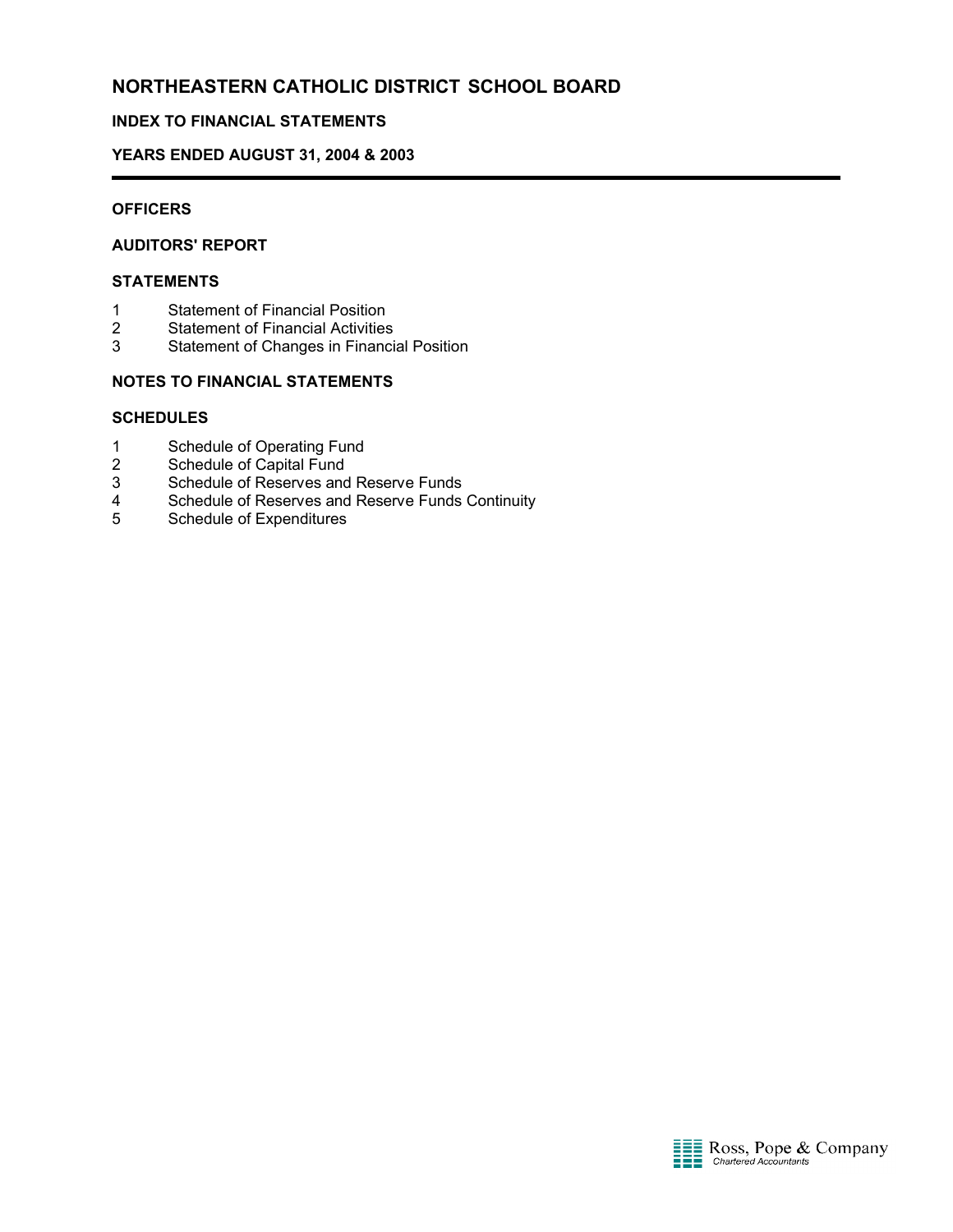### **OFFICERS**

## **YEARS ENDED AUGUST 31**

|                                        | 2004                                                                                                                                                                          | 2003                                                                                                                                |
|----------------------------------------|-------------------------------------------------------------------------------------------------------------------------------------------------------------------------------|-------------------------------------------------------------------------------------------------------------------------------------|
| <b>CHAIRPERSON OF BOARD</b>            | <b>Colleen Landers</b>                                                                                                                                                        | Colleen Landers                                                                                                                     |
| <b>BOARD MEMBERS</b>                   |                                                                                                                                                                               |                                                                                                                                     |
|                                        | Charlie Angus <sup>1</sup><br><b>Peter DelGuidice</b><br><b>Brenda Hevenor</b><br><b>Paul Keating</b><br><b>Elizabeth King</b><br><b>Steve Malciw</b><br><b>Jack Slattery</b> | <b>Charlie Angus</b><br>Peter DelGuidice<br>Mary Dudgeon<br>Paul Keating<br>Elizabeth King<br>Mary O'Connor<br><b>Jack Slattery</b> |
| <b>SENIOR ADMINISTRATIVE PERSONNEL</b> |                                                                                                                                                                               |                                                                                                                                     |
| Director of Education                  | Larry Yaguchi <sup>2</sup>                                                                                                                                                    | Larry Yaguchi                                                                                                                       |
| Superintendent of Education            | Paul Toffanello <sup>2</sup>                                                                                                                                                  | Paul Toffanello                                                                                                                     |
| <b>Manager of Financial Services</b>   | <b>Luigina Malciw</b>                                                                                                                                                         | Luigina Malciw                                                                                                                      |
| Manager of Human Resources             | <b>Michael Resetar</b>                                                                                                                                                        | Michael Resetar                                                                                                                     |
| Manager of Plant                       | <b>Robert Landry</b>                                                                                                                                                          | Robert Landry                                                                                                                       |

<sup>1</sup> Board member Charlie Angus resigned effective July 16, 2004. This seat on the Board was vacant as at August 31, 2004.

<sup>2</sup> Director of Education Larry Yaguchi resigned effective July 31, 2004. Paul Toffanello was appointed to this position effective August 1, 2004. The position of Superintendent of Education was vacant as at August 31, 2004.

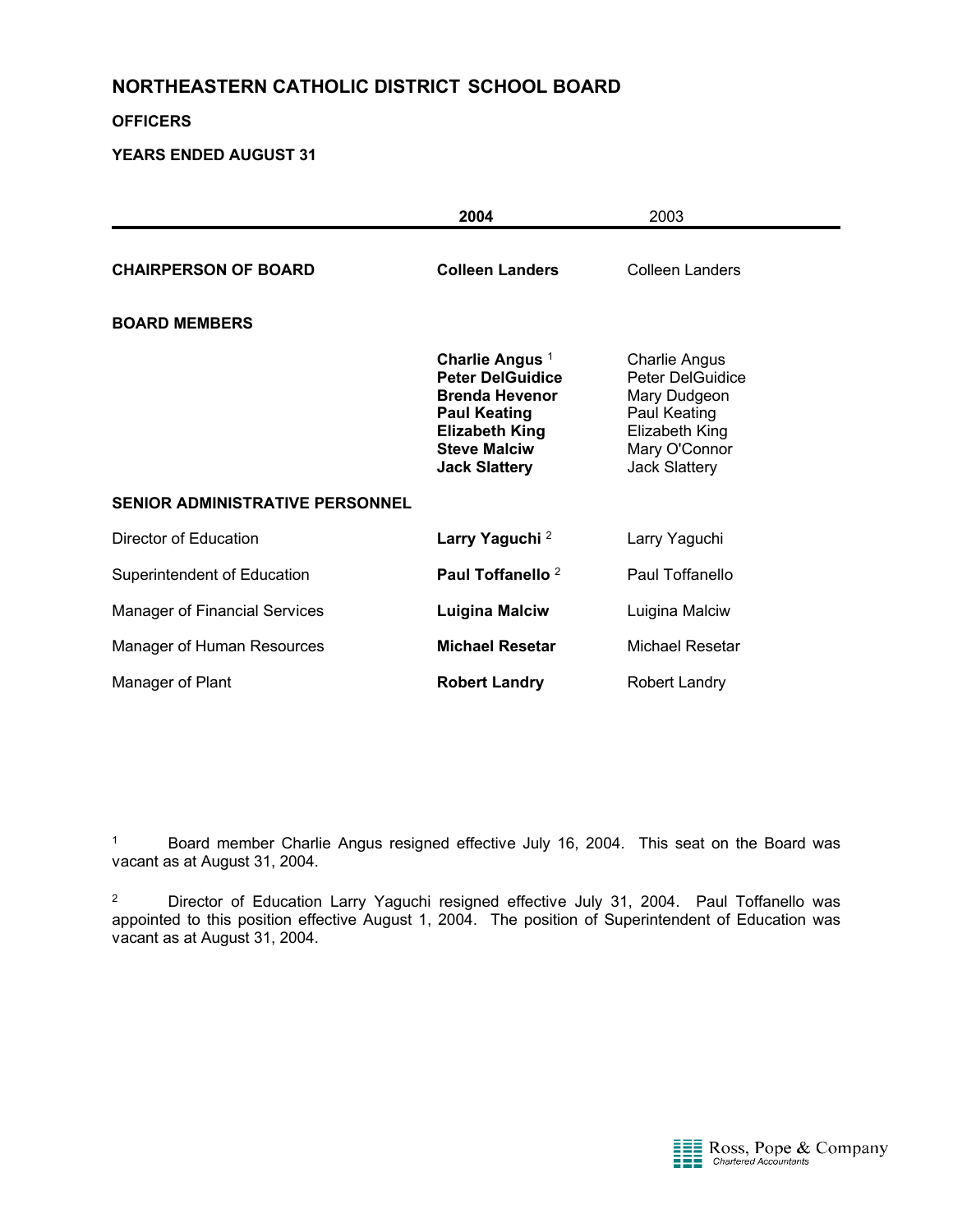

Telephone: (705) 567-5205<br>Fax: (705) 567-6504

## **AUDITORS' REPORT**

To the Board of Trustees of the Northeastern Catholic District School Board

We have audited the statement of financial position of the Northeastern Catholic District School Board as at August 31, 2004 and the statements of financial activities and changes in financial position for the year then ended. These financial statements are the responsibility of the Board's management. Our responsibility is to express an opinion on these financial statements based on our audit.

Except as explained in the following paragraph, we conducted our audit in accordance with Canadian generally accepted auditing standards. Those standards require that we plan and perform an audit to obtain reasonable assurance whether the financial statements are free of material misstatement. An audit includes examining, on a test basis, evidence supporting the amounts and disclosures in the financial statements. An audit also includes assessing the accounting principles used and significant estimates made by management, as well as evaluating the overall financial statement presentation.

Canadian generally accepted accounting principles require that school generated funds be included in the financial statements. As disclosed in Note 2, the Ministry of Education has indicated that they do not require school generated funds to be included in the financial statements until the 2004-2005 fiscal year and, accordingly, management has advised us that they have not quantified the balances and activities of the school generated funds for the current year. As a result, we have been unable to obtain sufficient audit evidence to form an opinion with respect to the possible amount of the balances and activities of school generated funds.

In our opinion, except that school generated funds balances and activities have not been included in the financial statements as referred to in the preceding paragraph, and except for the effect of adjustments, which we may have determined to be necessary had we been able to obtain sufficient information regarding this matter, these financial statements present fairly, in all material respects, the financial position of the Northeastern Catholic District School Board as at August 31, 2004 and the results of its operations and the changes in its financial position for the year then ended in accordance with Canadian generally accepted accounting principles.

Ross, Pope é Company.

Kirkland Lake, Ontario **ROSS, POPE & COMPANY** November 10, 2004 **CHARTERED ACCOUNTANTS**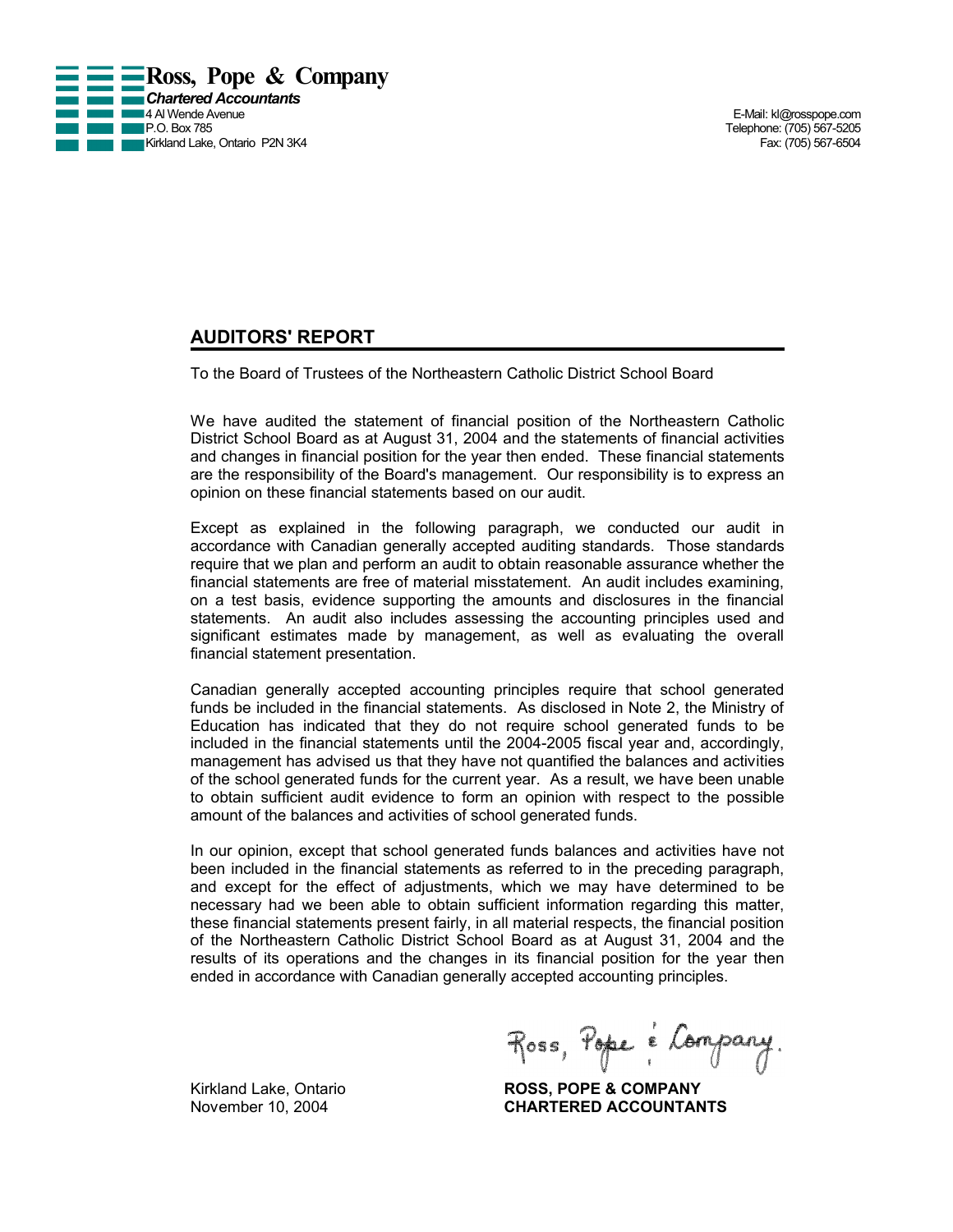## STATEMENT OF FINANCIAL POSITION

### AS AT AUGUST 31

|                                                        | 2004             | 2003             |
|--------------------------------------------------------|------------------|------------------|
| <b>FINANCIAL ASSETS</b>                                |                  |                  |
| Cash (Note 2)                                          | 8,495,462<br>\$. | \$8,081,361      |
| Investments, at cost (Note 2)                          |                  | 48,928           |
| Accounts receivable (Note 6)                           | 2,810,493        | 2,004,000        |
| TOTAL FINANCIAL ASSETS                                 | 11,305,955       | 10,134,289       |
| <b>FINANCIAL LIABILITIES</b><br>Δ                      |                  |                  |
| Accounts payable and accrued liabilities (Note 7)      | 1,817,610        | 1,624,013        |
| Deferred revenue (Notes 2, 3 and 8)                    | 6,111,210        | 5,289,817        |
| Accrued interest on long-term debt (Notes 3 and 11)    |                  | 56,100           |
| Employee benefits (Notes 2, 3, 9 and 11)               | 2,733,472        | 2,632,236        |
| Long-term debt (Notes 11 and 13)                       |                  | 4,400,000        |
| TOTAL FINANCIAL LIABILITIES                            | 10,662,292       | 14,002,166       |
| NET FINANCIAL ASSETS (LIABILITIES)                     | 643,663          | (3,867,877)      |
| NON-FINANCIAL ASSETS (Note 10)                         | 60,654           | 56,141           |
| <b>NET ASSETS (LIABILITIES)</b>                        | 704,317<br>\$.   | \$ (3,811,736)   |
| CONTINGENCIES & COMMITMENTS (Note 16)                  |                  |                  |
| <b>FINANCIAL POSITION</b>                              |                  |                  |
| Operating fund                                         | \$<br>(28, 583)  | (180, 510)<br>\$ |
| Reserve for working funds (Note 2) (Schedules 3 and 4) | 3,046,457        | 3,046,457        |
| Reserve funds (Notes 2 and 3) (Schedules 3 and 4)      | 419,915          | 410,653          |
| <b>FUND BALANCES</b>                                   | 3,437,789        | 3,276,600        |
| AMOUNTS TO BE RECOVERED (Note 11)                      | (2,733,472)      | (7,088,336)      |
| <b>NET FINANCIAL POSITION</b>                          | S.<br>704,317    | \$ (3,811,736)   |

Approved by:

John Chairperson

Director of Education

Ross, Pope & Company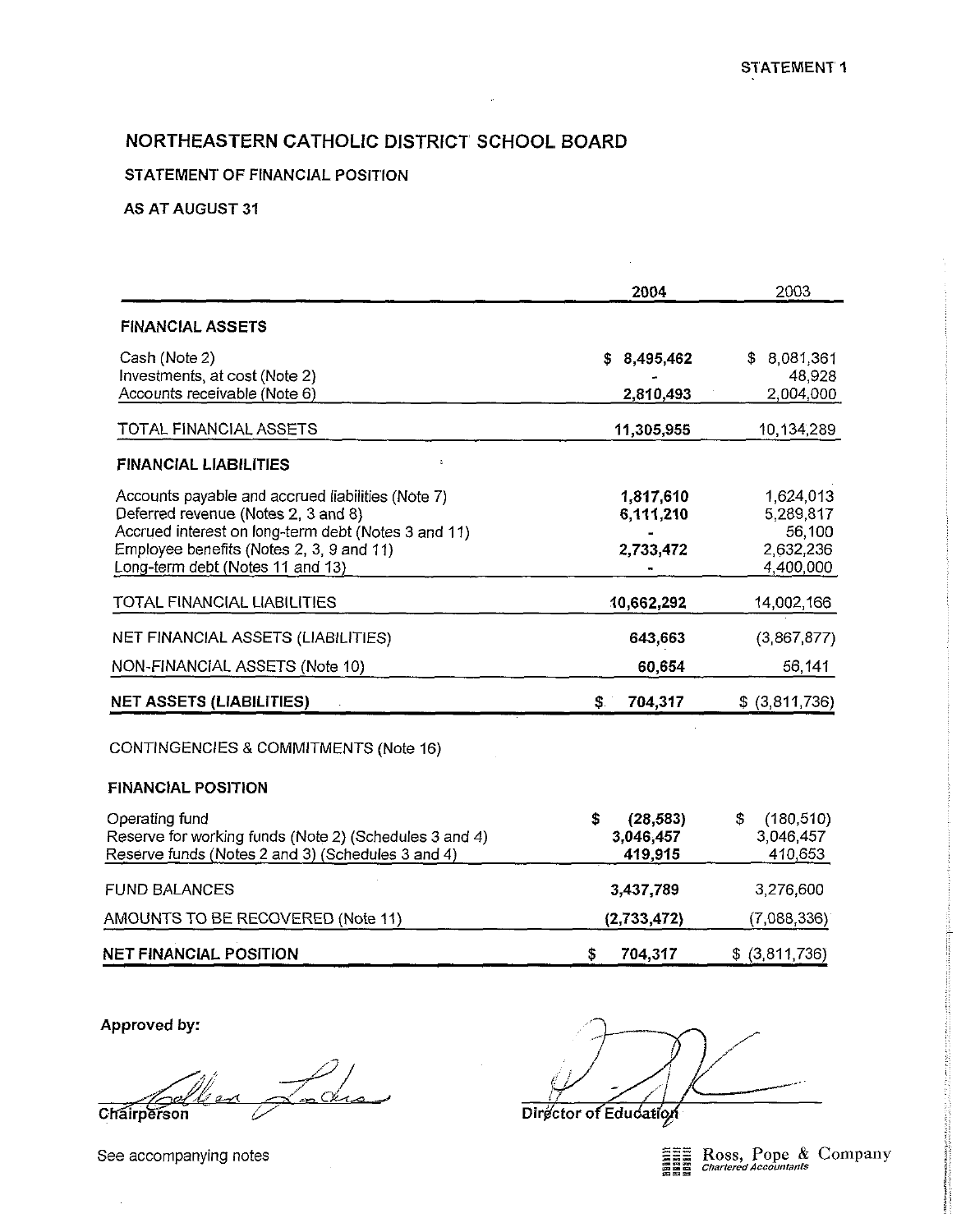## **STATEMENT OF FINANCIAL ACTIVITIES**

|                                            |               | -------------2004------------- |              |  |
|--------------------------------------------|---------------|--------------------------------|--------------|--|
|                                            | <b>Budget</b> |                                | 2003         |  |
|                                            | (unaudited)   | <b>Actual</b>                  | Actual       |  |
| <b>REVENUES</b>                            |               |                                |              |  |
| Provincial legislative grants              | \$24,697,010  | \$26,011,490                   | \$19,899,744 |  |
| Local taxation (Note 4)                    | 6,753,678     | 5,820,131                      | 6,519,668    |  |
| Provincial grants - other                  | 2,000         | 472,731                        | 266,232      |  |
| Federal grants and fees                    | 231,432       | 228,942                        | 243,458      |  |
| Other revenues - school boards             |               |                                | 4,398        |  |
| Other fees and revenues (Note 12)          | 66,518        | 398,020                        | 119,873      |  |
| <b>TOTAL REVENUES</b>                      | 31,750,638    | 32,931,314                     | 27,053,373   |  |
| <b>EXPENDITURES</b> (Note 14) (Schedule 5) |               |                                |              |  |
| Instruction                                | 19,751,011    | 19,683,952                     | 18,651,339   |  |
| Administration                             | 1,647,106     | 1,616,559                      | 1,635,707    |  |
| Transportation                             | 2,573,240     | 2,671,996                      | 2,521,964    |  |
| School operations and maintenance          | 2,493,770     | 2,831,337                      | 2,486,331    |  |
| Pupil accommodation                        | 779,411       | 1,609,750                      | 1,154,901    |  |
| Other                                      | 25,000        | 6,180                          | 1,605        |  |
| <b>TOTAL EXPENDITURES</b>                  | 27,269,538    | 28,419,774                     | 26,451,847   |  |
| <b>NET REVENUES (EXPENDITURES)</b>         | 4,481,100     | 4,511,540                      | 601,526      |  |
| <b>INCREASE (DECREASE)</b>                 |               |                                |              |  |
| IN NON-FINANCIAL ASSETS                    |               | 4,513                          | (22, 659)    |  |
| CHANGE IN NET ASSETS (LIABILITIES)         | 4,481,100     | 4,516,053                      | 578,867      |  |
|                                            |               |                                |              |  |
| <b>FINANCING TRANSACTIONS</b>              |               |                                |              |  |
| Debt principal repayments                  | (4,400,000)   | (4,400,000)                    | (240,000)    |  |
| Increase (Decrease) in employee benefits   |               | 101,236                        | (267,000)    |  |
| Increase (Decrease) in accrued             |               |                                |              |  |
| interest on long-term debt                 | (56, 100)     | (56, 100)                      | (3,050)      |  |
| <b>CHANGE IN AMOUNTS TO BE RECOVERED</b>   | (4, 456, 100) | (4, 354, 864)                  | (510, 050)   |  |
| <b>CHANGE IN FUND BALANCES</b>             | 25,000        | 161,189                        | 68,817       |  |
| FUND BALANCES, beginning of year           | 3,276,600     | 3,276,600                      | 3,207,783    |  |
|                                            |               |                                |              |  |
| FUND BALANCES, end of year                 | \$3,301,600   | \$3,437,789                    | \$3,276,600  |  |

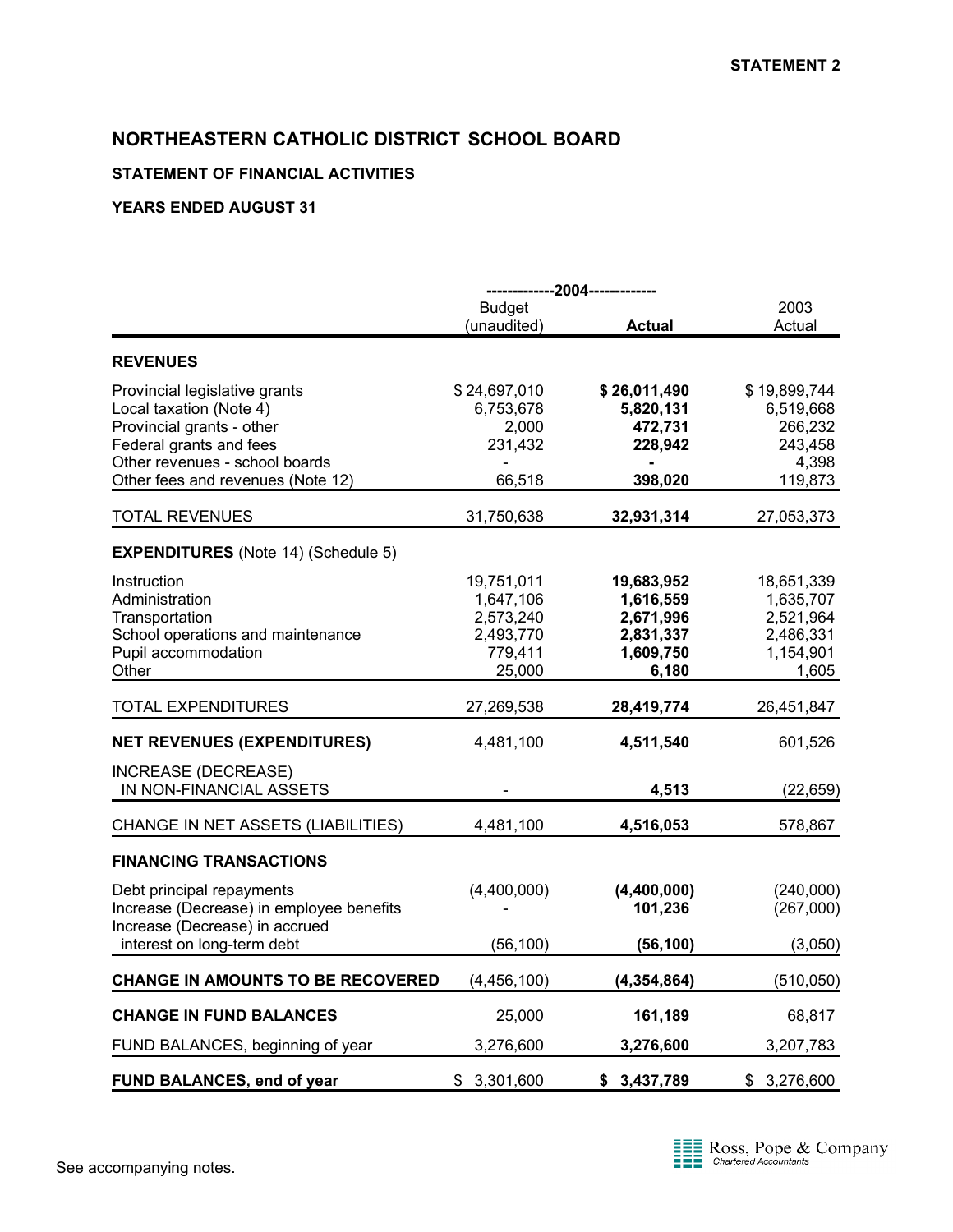## **STATEMENT OF CHANGES IN FINANCIAL POSITION**

|                                                                                                                                                                      | 2004                          | 2003                         |
|----------------------------------------------------------------------------------------------------------------------------------------------------------------------|-------------------------------|------------------------------|
| <b>OPERATIONS</b>                                                                                                                                                    |                               |                              |
| NET REVENUES (EXPENDITURES)                                                                                                                                          | \$4,511,540                   | \$<br>601,526                |
| USES:<br>Increase in accounts receivable<br>Decrease in accrued interest on long-term debt<br>Decrease in employee benefits                                          | (750, 393)<br>(56, 100)       | (3,050)<br>(267,000)         |
|                                                                                                                                                                      | (806, 493)                    | (270,050)                    |
| SOURCES:<br>Decrease in accounts receivable<br>Increase in accounts payable and accrued liabilities<br>Increase in deferred revenue<br>Increase in employee benefits | 193,597<br>614,112<br>101,236 | 90,390<br>287,767<br>270,307 |
|                                                                                                                                                                      | 908,945                       | 648,464                      |
| NET INCREASE (DECREASE) IN CASH FROM OPERATIONS                                                                                                                      | 4,613,992                     | 979,940                      |
| <b>INVESTING</b>                                                                                                                                                     |                               |                              |
| Decrease (Increase) in investments                                                                                                                                   | 48,928                        | 7,870                        |
| NET INCREASE (DECREASE) IN CASH FROM INVESTING                                                                                                                       | 48,928                        | 7,870                        |
| <b>FINANCING</b>                                                                                                                                                     |                               |                              |
| Long-term debt repaid                                                                                                                                                | (4,400,000)                   | (240,000)                    |
| NET INCREASE (DECREASE) IN CASH FROM FINANCING                                                                                                                       | (4,400,000)                   | (240,000)                    |
| <b>CHANGE IN CASH AND CASH EQUIVALENTS</b>                                                                                                                           | 262,920                       | 747,810                      |
| CASH AND CASH EQUIVALENTS, beginning of year                                                                                                                         | 8,081,361                     | 7,333,551                    |
| CASH AND CASH EQUIVALENTS, end of year                                                                                                                               | \$8,344,281                   | \$8,081,361                  |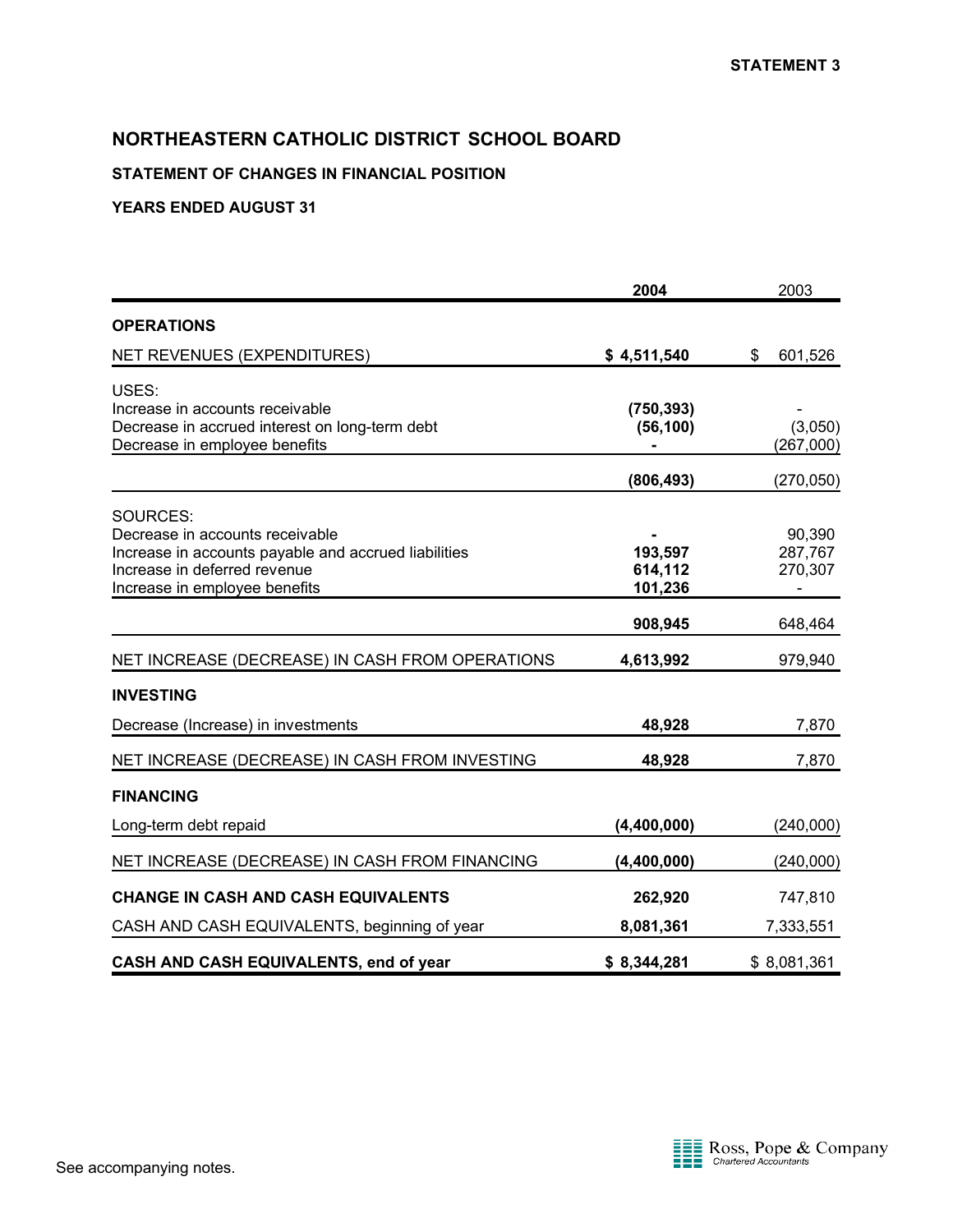### **NOTES TO FINANCIAL STATEMENTS**

### **YEARS ENDED AUGUST 31, 2004 & 2003**

#### **1. NATURE OF OPERATIONS**

The Northeastern Catholic District School Board is an English Catholic school board formed in January 1998 from the English Language sections of four separate school boards. The School Board, which covers an area from Cobalt to Kapuskasing, Ontario, has one secondary and twelve elementary schools under its jurisdiction.

#### **2. SIGNIFICANT ACCOUNTING POLICIES**

The financial statements are prepared by management in accordance with generally accepted accounting principles for local governments established by the Public Sector Accounting Board of The Canadian Institute of Chartered Accountants, except that school generated funds have not been included in these financial statements. The inclusion of school generated funds is not required by the Ministry of Education until the 2004-2005 fiscal year and, as a result, management has not quantified these balances and activities for the 2003-2004 fiscal year.

#### (a) REPORTING ENTITY

The financial statements reflect the assets, liabilities, revenues, expenditures and fund balances of the reporting entity. The reporting entity is comprised of all organizations accountable for the administration of their financial affairs and resources to the Board and which are controlled by the Board.

#### (b) TRUST FUNDS

Trust funds and their related operations administered by the Board are not included in the financial statements as they are not controlled by the Board.

#### (c) BASIS OF ACCOUNTING

Revenues and expenditures are reported on the accrual basis of accounting. The accrual basis of accounting recognizes revenues as they are earned and measurable; expenditures are the cost of goods and services acquired in the period whether or not payment has been made or invoices received.

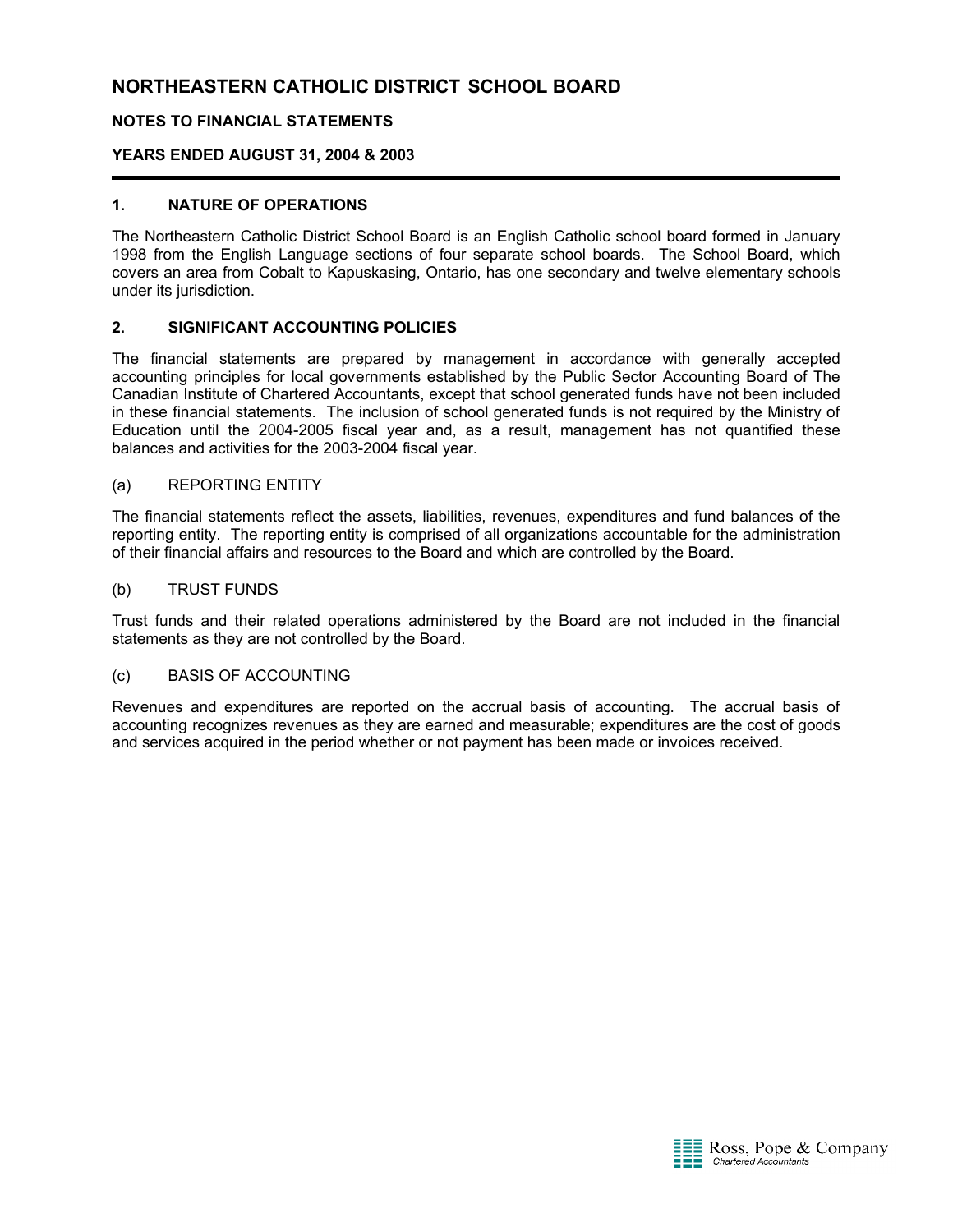## **NOTES TO FINANCIAL STATEMENTS (CONT'D)**

#### **YEARS ENDED AUGUST 31, 2004 & 2003**

#### **2. SIGNIFICANT ACCOUNTING POLICIES (CONT'D)**

#### (d) CASH AND CASH EQUIVALENTS

Cash and cash equivalents comprise cash on hand, demand deposits and short-term investments. Short-term investments are highly liquid, subject to insignificant risk of changes in value and have a short maturity term of less than 90 days.

#### (e) INVESTMENTS

Investments consist of guaranteed investment certificates which are liquid short-term investments with maturities of between three months and one year at the date of acquisition and are carried on the Statement of Financial Position at the lower of cost or market value.

#### (f) CAPITAL ASSETS

The historical cost and accumulated amortization of capital assets are not reported. Capital assets are reported as expenditures on the Statement of Financial Activities in the year of acquisition.

#### (g) DEFERRED REVENUE

Certain amounts are received pursuant to legislation, regulation or agreement and may only be used in the conduct of certain programs or in the delivery of specific services and transactions. These amounts are recognized as revenue in the fiscal year the related expenditures are incurred or services performed.

#### (h) RETIREMENT AND OTHER EMPLOYEE FUTURE BENEFITS

The Board provides defined retirement and other future benefits to specified employee groups. These benefits include pension, life insurance and health care benefits, retirement gratuity, worker's compensation and long-term disability benefits. The Board has adopted the following policies with respect to accounting for these employee benefits:

(i) The costs of self insured retirement and other employee future benefit plans are actuarially determined using management's best estimate of salary escalation, accumulated sick days at retirement, insurance and health care costs trends, disability recovery rates, long-term inflation rates and discount rates.

For self insured retirement and other employee future benefits that vest or accumulate over the periods of service provided by employees, such as retirement gratuities and life insurance and health care benefits for retirees, the cost is actuarially determined using the projected benefits method prorated on service. Under this method, the benefit costs are recognized over the expected average service life of the employee group. Any actuarial gains and losses related to the past service of employees are amortized over the expected average remaining service life of the employee group.

For those self insured benefit obligations that arise from specific events that occur from time to time, such as obligations for worker's compensation, long-term disability and life insurance and health care benefits for those on disability leave, the cost is recognized immediately in the period the events occur. Any actuarial gains and losses that are related to these benefits are recognized immediately in the period they arise.

(ii) The costs of multi-employer defined pension plan benefits, such as the Ontario Municipal Employees Retirement System (OMERS) pensions, are the employer's contributions due to the plan in the period.

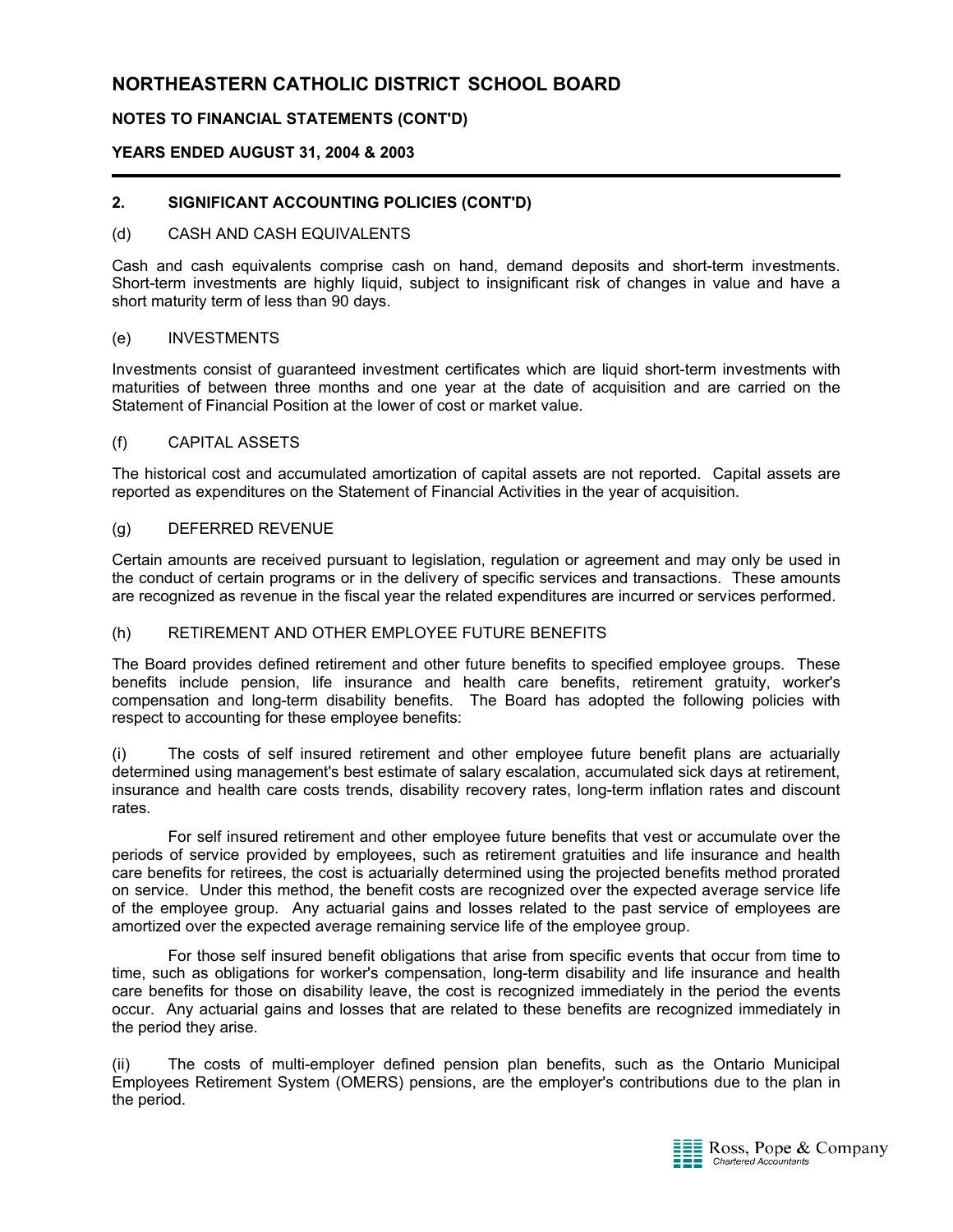## **NOTES TO FINANCIAL STATEMENTS (CONT'D)**

### **YEARS ENDED AUGUST 31, 2004 & 2003**

#### **2. SIGNIFICANT ACCOUNTING POLICIES (CONT'D)**

#### (h) RETIREMENT AND OTHER EMPLOYEE FUTURE BENEFITS (CONT'D)

(iii) The costs of insured benefits are the employer's portion of insurance premiums owed for coverage of employees during the period.

#### (i) RESERVES AND RESERVE FUNDS

Certain amounts, as approved by the Board of Trustees, are set aside in reserves and reserve funds for future operating and capital purposes. Transfers to and/or from reserves and reserve funds are an adjustment to the respective fund when approved.

#### (j) GOVERNMENT TRANSFERS

Government transfers, which include legislative grants, are recognized in the financial statements in the period in which events giving rise to the transfer occur, providing the transfers are authorized, any eligibility criteria have been met and reasonable estimates of the amount can be made.

#### (k) INVESTMENT INCOME

Investment income earned on surplus operating funds, capital funds, reserves and reserve funds is reported as revenue in the period earned.

Investment income earned on externally restricted funds such as classroom, proceeds of disposition, transition and special education is added to the fund balance and forms part of the respective deferred revenue balances.

#### (l) BUDGET FIGURES

Budget figures have been provided for comparison purposes and have been derived from the budget approved by the Board of Trustees. The budget approved by the Trustees is developed in accordance with the provincially mandated funding model for school boards and is used to manage program spending within the guidelines of the funding model. Given differences between the funding model and Canadian generally accepted accounting principles for local governments established by the Public Sector Accounting Board, the budget figures presented have been adjusted to conform with this basis of accounting as it is used to prepare the financial statements. The budget figures are unaudited.

#### (m) USE OF ESTIMATES

The preparation of financial statements in conformity with Canadian generally accepted accounting principles requires management to make estimates and assumptions that affect the reported amounts of assets and liabilities and disclosure of contingent assets and liabilities at the date of the financial statements, and the reported amounts of revenues and expenditures during the year. Actual results could differ from these estimates.

#### (n) LEGISLATIVE GRANTS

The legislative grants calculations are prepared annually by the School Board and submitted to the Ministry of Education for final approval. Adjustments, if any, are recorded in the year in which they are made.

#### (o) MUNICIPAL SUPPLEMENTARY TAXES AND TAX WRITE-OFFS

The education portion of municipal supplementary taxes and tax write-offs has not been accrued for the calendar year 2004 as they are not susceptible to estimation by their nature.

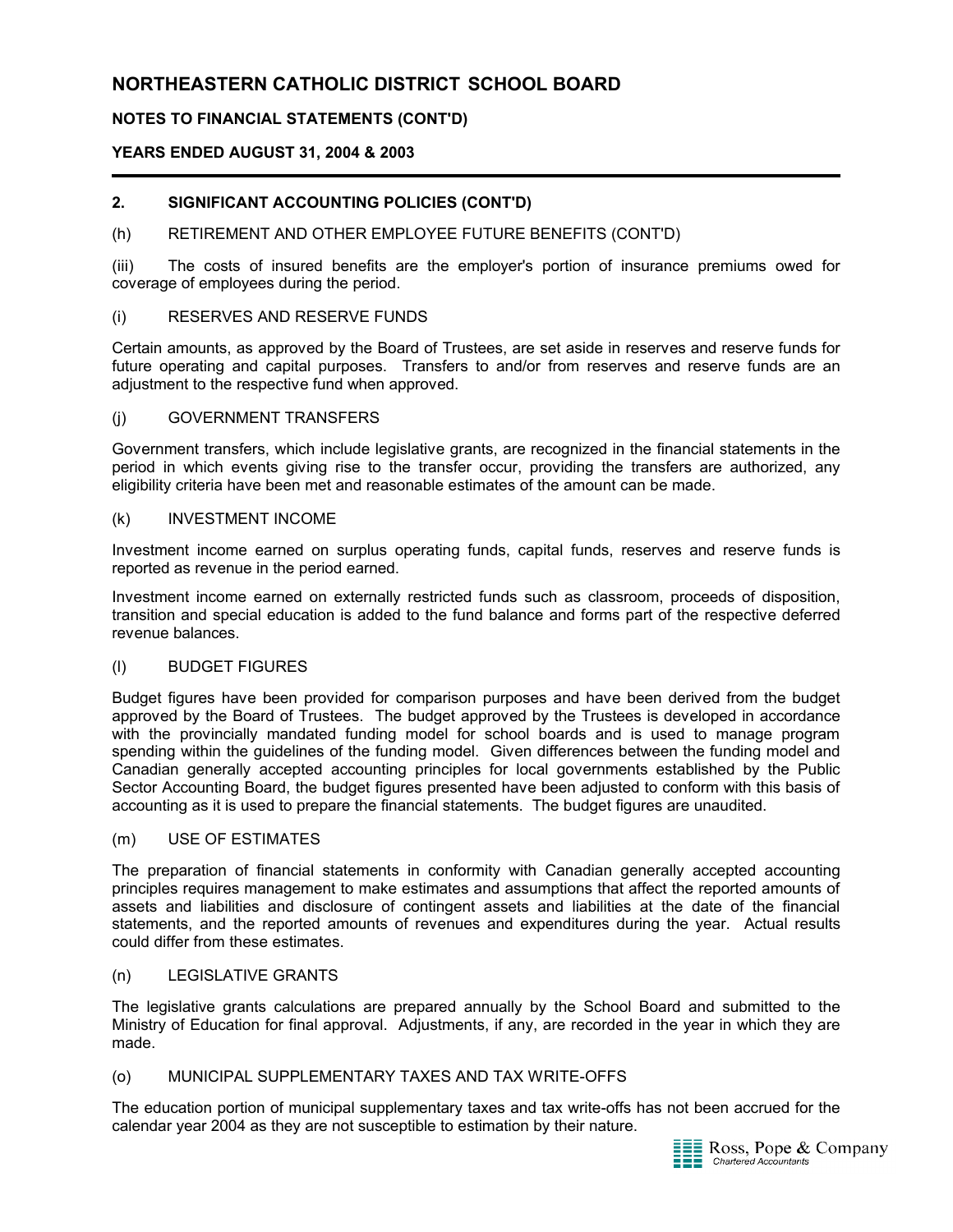## **NOTES TO FINANCIAL STATEMENTS (CONT'D)**

## **YEARS ENDED AUGUST 31, 2004 & 2003**

## **2. SIGNIFICANT ACCOUNTING POLICIES (CONT'D)**

#### (p) FINANCIAL INSTRUMENTS

The Statement of Financial Position value for short-term investments, accounts receivable, and accounts payable and accrued liabilities approximates fair value because of their limited term. The Statement of Financial Position value of the long-term debt approximates fair value because the Board's current rate of borrowing for similar debt instruments of comparable maturity is not materially different. Fair value estimates are made as at the Statement of Financial Position date based on relevant information and information about the financial instruments.

#### **3. ADOPTION OF PUBLIC SECTOR ACCOUNTING RECOMMENDATIONS**

Commencing in 2004, the Board has adopted Canadian generally accepted accounting principles applying the local government accounting standards issued by the Public Sector Accounting Board of The Canadian Institute of Chartered Accountants except that school generated funds have not been included, as disclosed in Note 2 to these financial statements. The comparative figures included in these financial statements have been restated to conform with the accounting standards adopted for the current year.

Key elements of the changes to the balances reported include:

(i) Establishing a liability on the Board's accounts for estimated employee future benefit obligations associated with [describe programs] and vacation pay earned but unused. The restated Statement of Financial Activities includes the cost of providing these benefits in the period earned.

(ii) Establishing a liability for the accrued interest obligation in respect of debenture debt obligations that arises since the last payment date and restating the expenditure in the Statement of Financial Activities to show only interest expense on an accrual basis, excluding payments on account of repayment of principal.

(iii) Reporting amounts received that are subject to restrictions arising from legislation, regulations or agreements with external parties as deferred revenue. Previously, such amounts were reported as revenues when received and accumulated in reserve funds. Amounts reported in the restated Statement of Financial Activities include only revenues realized in the period expended in a manner consistent with the purpose specified.

To facilitate comparability, retroactive restatement has been made of the corresponding comparative figures for the 2003 fiscal year. A summary of the impact of key aspects of the restatement and the impact on amounts reported is set out below. As well, the financial statements have been restated to reflect a pay equity settlement in the amount of \$216,613.

|                                                                      | <b>FISCAL 2004</b><br><b>NET EXPENDITURE</b> |         | <b>FISCAL 2003</b><br><b>NET EXPENDITURE</b> |           | <b>SEPT. 1, 2003</b><br><b>FUND BALANCES</b> |           |
|----------------------------------------------------------------------|----------------------------------------------|---------|----------------------------------------------|-----------|----------------------------------------------|-----------|
| Recording employee<br>future benefit and<br>vacation pay obligations | \$                                           | 101,236 | \$                                           | (267,000) | \$                                           | 2,869,236 |
| Recording interest on<br>unmatured debenture<br>debt obligations     | \$                                           | ۰       | \$                                           | 56,100    | \$                                           | 56,100    |
| Recording pay equity<br>settlement                                   | \$                                           | 36,103  | \$                                           |           | \$                                           | 180,510   |

**------------------------------IMPACT ON------------------------------**

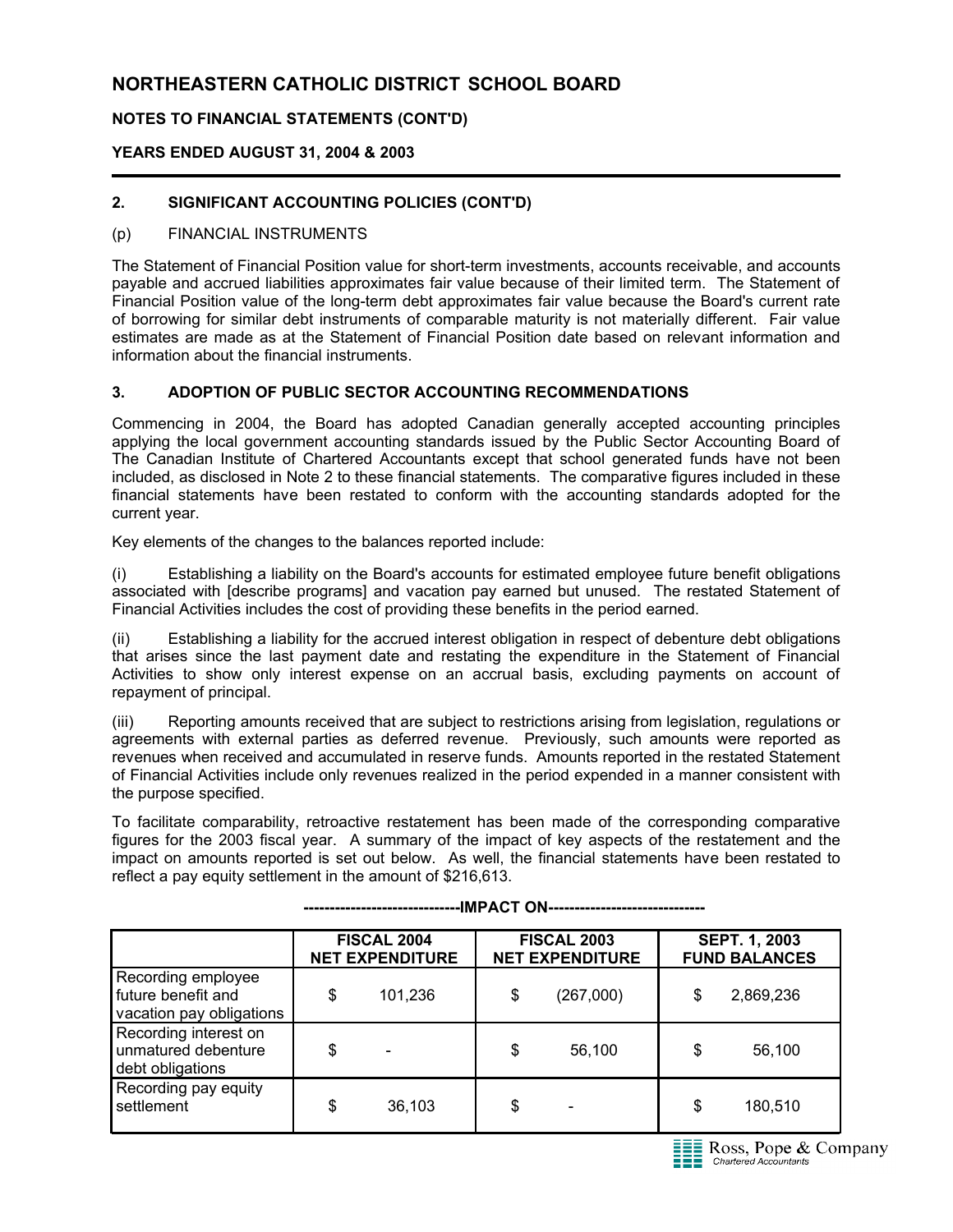## **NOTES TO FINANCIAL STATEMENTS (CONT'D)**

## **YEARS ENDED AUGUST 31, 2004 & 2003**

### **4. TAXATION REVENUE**

In accordance with Ministry of Education requirements, taxation revenue is based on 38% of taxation revenue from municipalities for the calendar year 2003, 62% of taxation revenue from municipalities for the calendar year 2004 and 100% of the education portion of municipal supplementary taxes and tax write-offs for the calendar year 2003. In most cases, the calculations are based on information provided to the Board by the various municipalities. Not all municipalities, however, have provided the School Board with the tax information required. In those instances, the taxation revenue has been estimated.

Due to the fact that actual taxation revenue may vary from the estimates, adjustments may be required in the future. Any adjustments will be reflected in the year in which the municipalities advise as to the final taxation amounts. These adjustments will affect the Legislative Grant in future years as the Grant is calculated as the difference between total allocations as per the Grant calculation provided by the Ministry and the estimated taxation revenue. In the fiscal year 2003/2004, an amount of \$477,031 (2003 - \$380,924) has reduced the amount reported as taxation revenue which relates to prior years. A corresponding amount has been reported in accounts receivable as due from the Government of Ontario.

### **5. SCHOOL LEAVE PROGRAM**

Under the school leave program, teachers have the opportunity to be paid 80% of their salaries over four years. The remaining 20% is accumulated in a bank account to cover 80% of their salaries in the fifth year when they take a year leave of absence. The cash, investments and related liability have been included with cash, investments, and accounts payable and accrued liabilities on the Statement of Financial Position.

#### **6. ACCOUNTS RECEIVABLE**

|                       | 2004        | 2003        |
|-----------------------|-------------|-------------|
|                       |             |             |
| <b>Municipalities</b> | \$1,375,573 | \$1,383,379 |
| Government of Ontario | 1,041,279   | 318,259     |
| Government of Canada  | 297,738     | 191,697     |
| Other school boards   | 5,815       | 7,465       |
| Other                 | 90,088      | 103,200     |
|                       |             |             |
|                       | \$2,810,493 | \$2,004,000 |

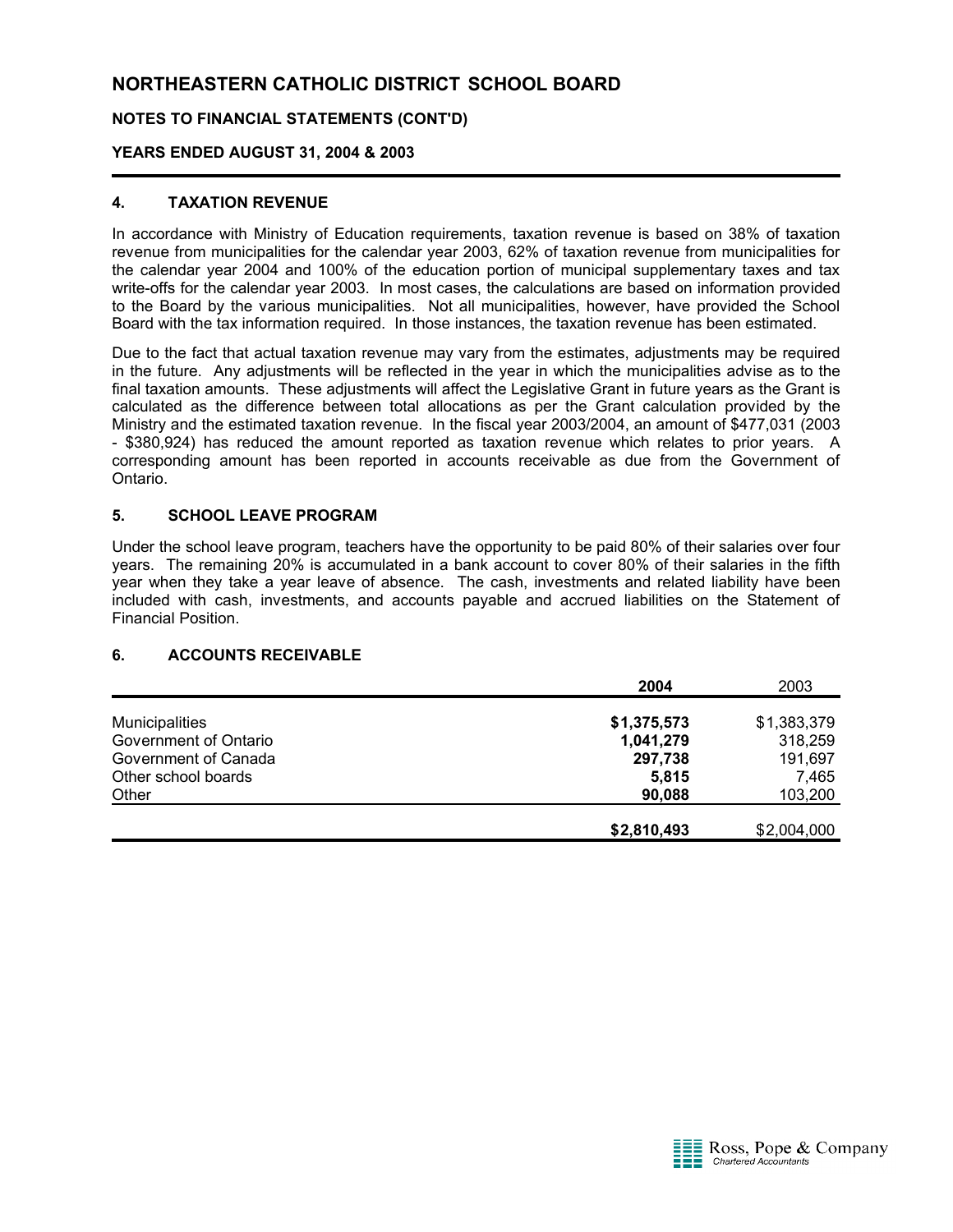## **NOTES TO FINANCIAL STATEMENTS (CONT'D)**

#### **YEARS ENDED AUGUST 31, 2004 & 2003**

#### **7. ACCOUNTS PAYABLE AND ACCRUED LIABILITIES**

|                                        | 2004        | 2003        |
|----------------------------------------|-------------|-------------|
| Trade payables and accrued liabilities | \$1,248,948 | \$1,124,421 |
| Other school boards                    | 568,662     | 499,592     |
|                                        |             |             |
|                                        | \$1,817,610 | \$1,624,013 |

#### **8. DEFERRED REVENUE**

Revenues received and that have been set aside for specific purposes by legislation, regulation or agreement are included in deferred revenue and reported on the Statement of Financial Position.

Deferred revenue set aside for specific purposes by legislation, regulation or agreement as at August 31, 2004 is comprised of:

|                         | <b>Balance</b><br>as at<br>August 31,<br>2003 | <b>Externally Restricted</b><br>Revenue and<br><b>Investment Income</b> | <b>Revenue</b><br>Recognized<br>in the<br>Year | <b>Balance</b><br>as at<br>August 31,<br>2004 |
|-------------------------|-----------------------------------------------|-------------------------------------------------------------------------|------------------------------------------------|-----------------------------------------------|
| Classroom               | \$2,889,914                                   | 739,309<br>S                                                            | \$                                             | \$3,629,223                                   |
| Proceeds of disposition | 1,280,421                                     | 33,190                                                                  | (307, 402)                                     | 1,006,209                                     |
| Special education       | 586,381                                       | 9,896                                                                   |                                                | 596,277                                       |
| Transition              | 412,196                                       | 9,940                                                                   |                                                | 422,136                                       |
| Distance schools        |                                               | 215,555                                                                 |                                                | 215,555                                       |
| Other                   | 120,905                                       | 120,905                                                                 |                                                | 241,810                                       |
|                         | \$5,289,817                                   | \$1,128,795                                                             | \$ (307, 402)                                  | \$6,111,210                                   |

#### **9. RETIREMENT AND OTHER EMPLOYEE FUTURE BENEFITS**

#### (a) RETIREMENT AND OTHER EMPLOYEE FUTURE BENEFIT LIABILITIES

|                                                | <b>Retirement</b><br><b>Benefits</b> | <b>Other Employee</b><br><b>Future Benefits</b> | <b>Total Employee Future Benefits</b><br>2004 | 2003        |
|------------------------------------------------|--------------------------------------|-------------------------------------------------|-----------------------------------------------|-------------|
| Accrued employee future<br>benefit obligations | \$2,291,604                          | 441.868<br>S                                    | \$2,733,472                                   | \$2,632,236 |
| Unamortized actuarial<br>gains (losses)        |                                      | $\qquad \qquad \blacksquare$                    | ۰                                             |             |
| Employee future<br>benefits liability          | \$2,291,604                          | 441,868                                         | \$2,733,472                                   | \$2,632,236 |

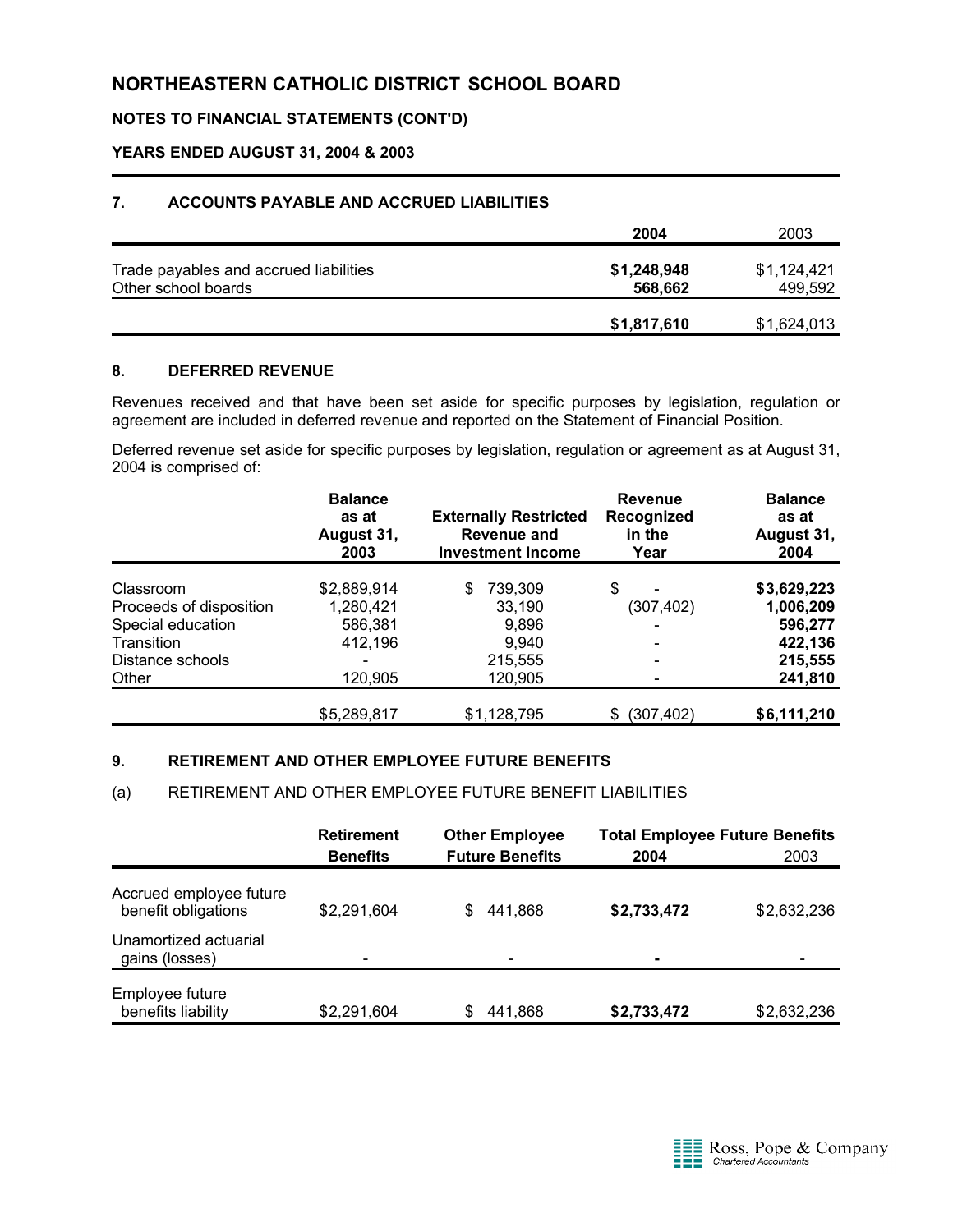## **NOTES TO FINANCIAL STATEMENTS (CONT'D)**

## **YEARS ENDED AUGUST 31, 2004 & 2003**

## **9. RETIREMENT AND OTHER EMPLOYEE FUTURE BENEFITS (CONT'D)**

## (b) RETIREMENT AND OTHER EMPLOYEE FUTURE BENEFIT EXPENSES

|                                                                              | <b>Retirement</b><br><b>Benefits</b> |         | <b>Other Employee</b><br><b>Future Benefits</b> |    |        |    |         | <b>Total Employee Future Benefits</b><br>2004 |         | 2003 |  |
|------------------------------------------------------------------------------|--------------------------------------|---------|-------------------------------------------------|----|--------|----|---------|-----------------------------------------------|---------|------|--|
| Current year benefit cost                                                    | S                                    | 160,833 |                                                 | \$ | 58,446 | S. | 219,279 | \$                                            | 253,192 |      |  |
| Interest on accrued<br>benefit obligation                                    |                                      | 122,240 |                                                 |    | 8,248  |    | 130,488 |                                               | 129,817 |      |  |
| Recognized actuarial<br>gains (losses)                                       |                                      |         |                                                 |    |        |    |         |                                               |         |      |  |
| Employee contributions                                                       |                                      |         |                                                 |    |        |    |         |                                               |         |      |  |
| Cost of (gain on)<br>plan amendments                                         |                                      |         |                                                 |    |        |    |         |                                               |         |      |  |
| Recognition of unamortized<br>actuarial losses (gains) on<br>plan amendments |                                      |         |                                                 |    |        |    |         |                                               |         |      |  |
| Employee future<br>benefits expenses <sup>1</sup>                            | S                                    | 283,073 |                                                 | \$ | 66,694 | \$ | 349,767 | S                                             | 383,009 |      |  |

<sup>1</sup> Excluding pension contributions to the Ontario Municipal Employees Retirement System (OMERS), a multi-employer pension plan, described below.

#### (c) RETIREMENT BENEFITS

#### (i) Ontario Teacher's Pension Plan

Teachers and related employee groups are eligible to be members of the Ontario Teacher's Pension Plan. Employer contributions for these employees are provided directly by the Province of Ontario. The pension costs and obligations related to this plan are a direct responsibility of the Province. Accordingly, no costs or liabilities related to this plan are included in the Board's financial statements.

#### (ii) Ontario Municipal Employees Retirement System (OMERS)

All non-teaching employees of the Board are eligible to be members of the Ontario Municipal Employees Retirement System (OMERS), a multi-employer pension plan. The plan provides defined pension benefits to employees based on their length of service and rates of pay. From January 1, 2003 to December 31, 2003, eligible employees contributed at reduced rates of up to 2.6% of earnings. Effective January 1, 2004 employee contribution rates returned to levels of up to 8.8% of earnings. The Board contributions equal the employee contributions to the plan. During the year ended August 31, 2004, the Board contributed \$179,243 (2003 - \$46,329) to the plan. As this is a multi-employer pension plan, these contributions are the Board's pension benefit expenses. No pension liability for this type of plan is included in the Board's financial statements.

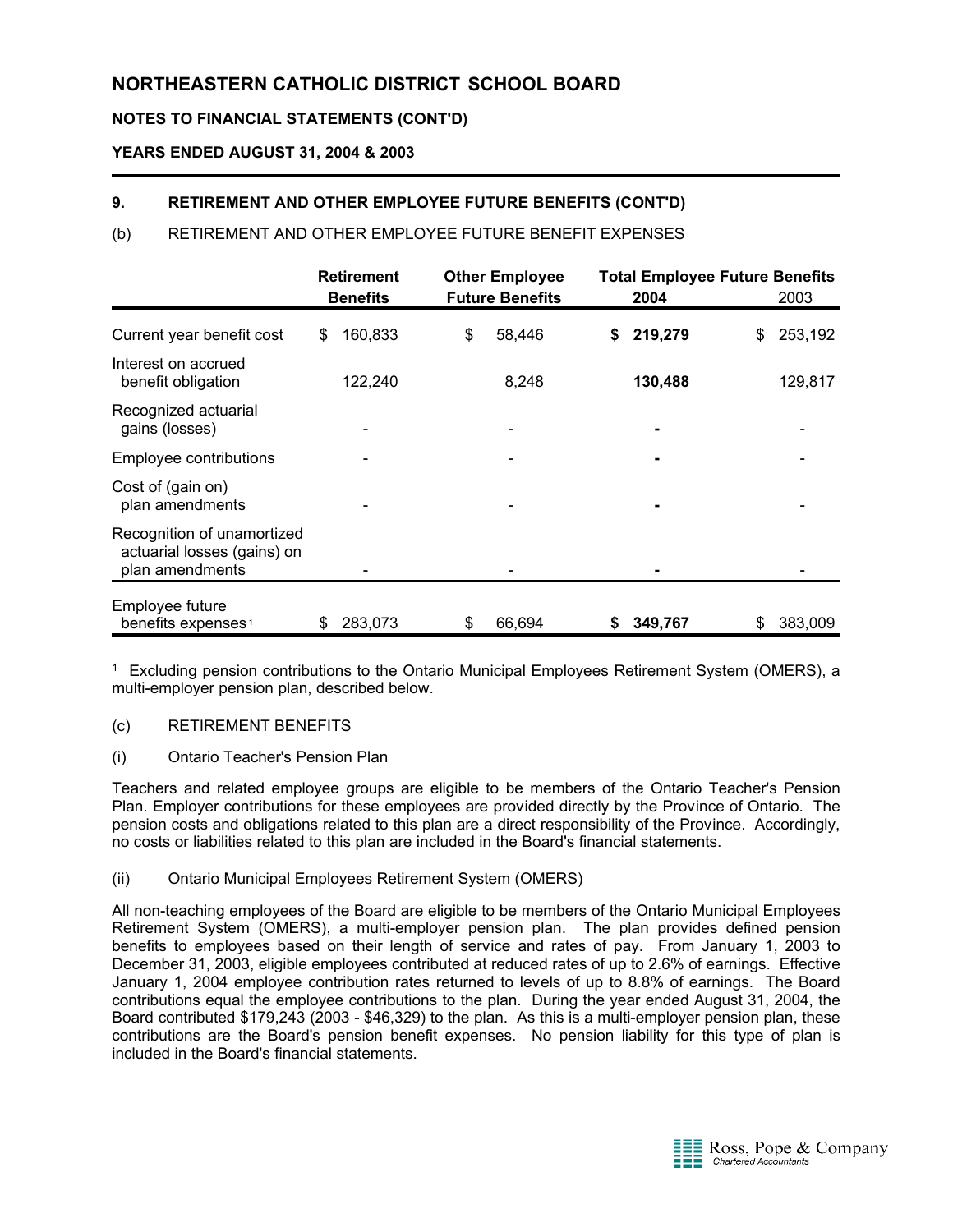## **NOTES TO FINANCIAL STATEMENTS (CONT'D)**

## **YEARS ENDED AUGUST 31, 2004 & 2003**

## **9. RETIREMENT AND OTHER EMPLOYEE FUTURE BENEFITS (CONT'D)**

- (c) RETIREMENT BENEFITS (CONT'D)
- (iii) Retirement Gratuities

The Board provides retirement gratuities to certain groups of employees hired prior to specified dates and also on some individual negotiated employee contracts. The amount of the gratuities paid to eligible employees at retirement is based on their salary, accumulated sick days, and years of service at retirement. The Board provides these benefits through an unfunded defined benefit plan. The benefit costs and liabilities related to this plan are included in the Board's financial statements.

(iv) Retirement Life Insurance and Health Care Benefits

The Board continues to provide life insurance, dental and health care benefits to certain employee groups after retirement until the members reach 65 years of age. The Board provides these benefits through an unfunded defined benefit plan. The benefit costs and liabilities related to this plan are included in the Board's financial statements.

- (d) OTHER EMPLOYEE FUTURE BENEFITS
- (i) Workplace Safety and Insurance Board Obligations

The Board is a Schedule 2 employer under the Workplace Safety and Insurance Act and, as such, assumes responsibility for the payment of all claims to its injured workers under the Act. The Board does not fund these obligations in advance of payments made under the Act. The benefit costs and liabilities related to this plan are included in the Board's financial statements.

(ii) Gratuity

The Board offers a lump sum payment of 15% of their start salary after 5 years of service with the Board.

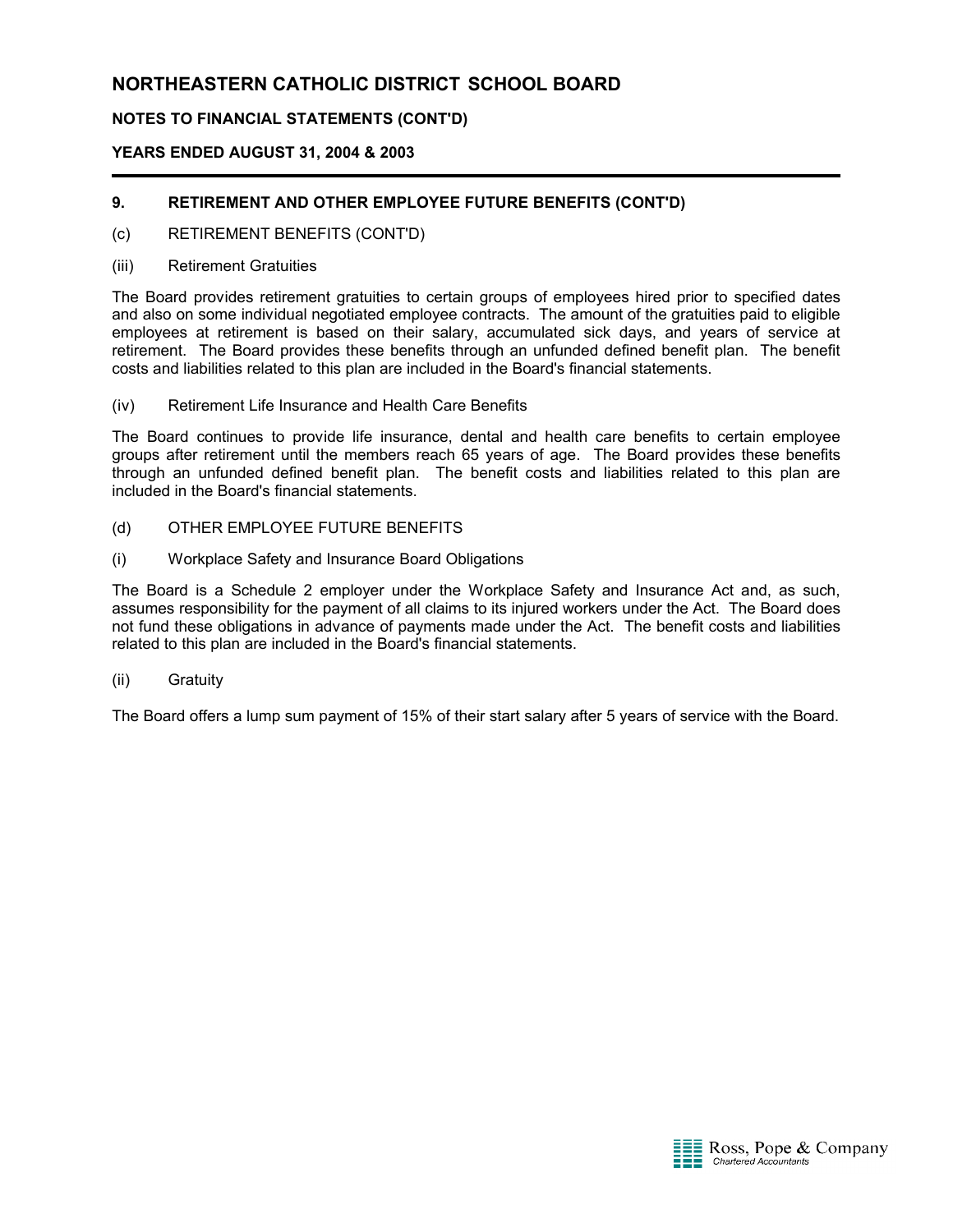## **NOTES TO FINANCIAL STATEMENTS (CONT'D)**

#### **YEARS ENDED AUGUST 31, 2004 & 2003**

### **9. RETIREMENT AND OTHER EMPLOYEE FUTURE BENEFITS (CONT'D)**

The accrued benefit obligations for employee future benefit plans as at August 31, 2004 are based on actuarial valuations for accounting purposes as at August 31, 2004. These actuarial valuations were based on assumptions about future events. The economic assumptions used in these valuations are the Board's best estimates of expected rates of:

|                                           | 2004              | 2003              |
|-------------------------------------------|-------------------|-------------------|
|                                           |                   |                   |
|                                           | %                 | %                 |
| Inflation                                 |                   |                   |
| Wage and salary escalation                |                   |                   |
| Insurance and health care cost escalation | 15%-decrease      | 15%-decrease      |
|                                           | 1% per year to 3% | 1% per year to 3% |
| Discount on accrued benefit obligations   | 5.5               | 5.5               |

As detailed on the Schedule of Reserves and Reserve Funds, the Board has designated reserve funds for certain of these employee future benefit obligations. The balance of these reserve funds totalled \$350,524 as at August 31, 2004 (2003 - \$ 342,896 ).

### **10. NON-FINANCIAL ASSETS**

Non-financial assets reported on the Statement of Financial Position consist of prepaid expenses.

#### **11. AMOUNTS TO BE RECOVERED IN FUTURE YEARS**

The amounts to be recovered in future years reported on the Statement of Financial Position are comprised of:

|                                                                                | 2004                 | 2003                |
|--------------------------------------------------------------------------------|----------------------|---------------------|
| <b>CAPITAL OUTLAY TO BE RECOVERED IN FUTURE YEARS</b><br>Long-term debt        | \$                   | \$4,400,000         |
| AMOUNTS TO BE FINANCED IN FUTURE YEARS<br>Retirement and other employee future |                      |                     |
| benefits liability (Note 9)<br>Vacation accrual                                | 2,611,486<br>121,986 | 2,532,613<br>99,623 |
| Interest accrual                                                               |                      | 56,100              |
|                                                                                | \$2,733,472          | \$7,088,336         |

## **12. OTHER FEES AND REVENUES**

|                                                        | 2004      | 2003      |
|--------------------------------------------------------|-----------|-----------|
| Interest income                                        | \$78,453  | \$88,625  |
| Transfer from proceeds of disposition deferred revenue | 307,401   |           |
| Rentals                                                | 5,000     | 6,000     |
| Other                                                  | 7.166     | 25,248    |
|                                                        |           |           |
|                                                        | \$398,020 | \$119,873 |

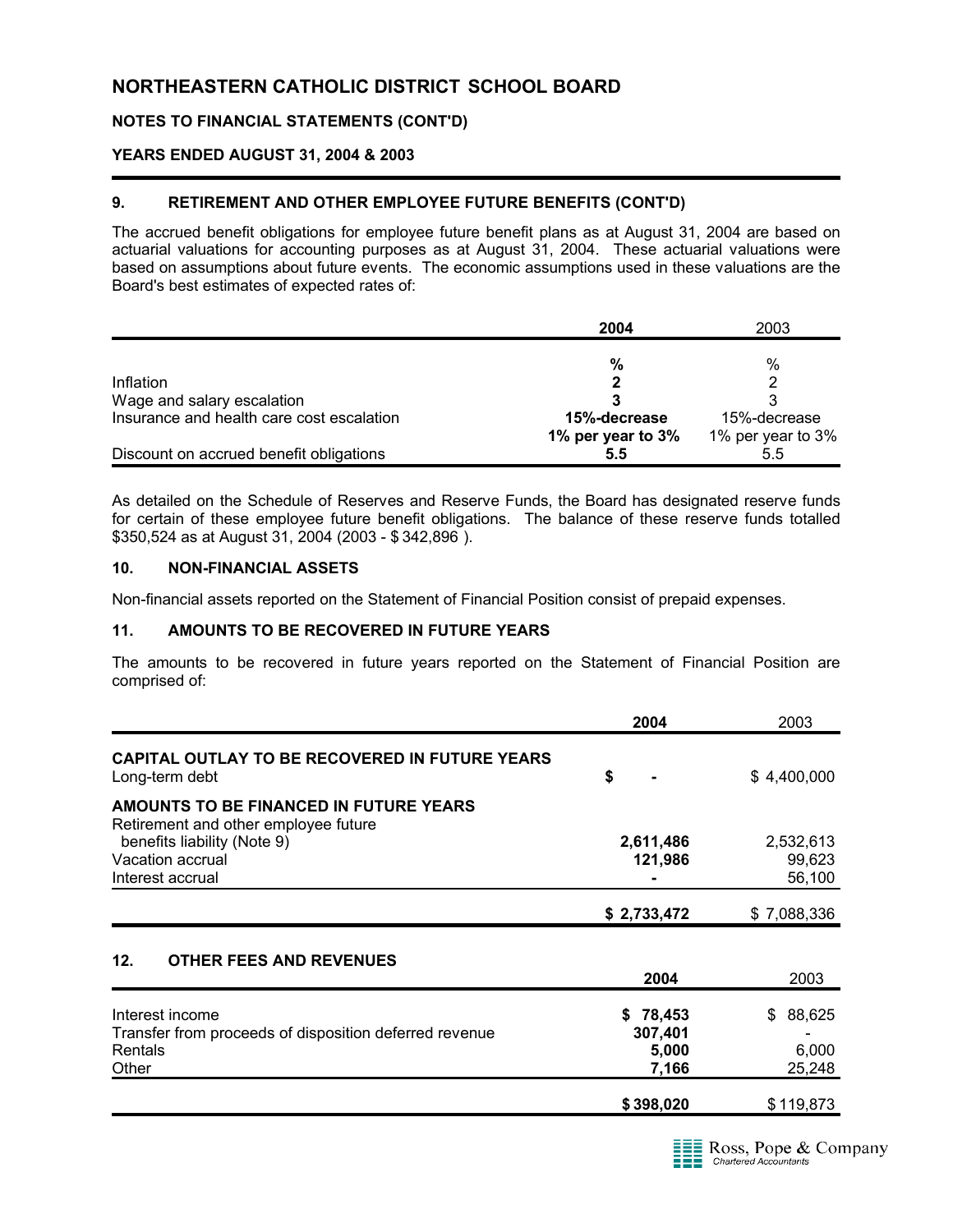## **NOTES TO FINANCIAL STATEMENTS (CONT'D)**

#### **YEARS ENDED AUGUST 31, 2004 & 2003**

#### **13. DEBT CHARGES AND INTEREST**

The expenditure for debt charges and interest includes principal and interest payments as follows:

| Principal payments on long-term debt | \$4.400.000 |
|--------------------------------------|-------------|
| Interest payments on long-term debt  | 112.200     |
|                                      |             |

#### **14. EXPENDITURES BY OBJECT**

The following is a summary of the operating and capital expenditures reported on the Statement of Financial Activities by object:

|                                     | --2004-------------- |               |              |  |
|-------------------------------------|----------------------|---------------|--------------|--|
|                                     | <b>Budget</b>        |               | 2003         |  |
|                                     | (unaudited)          | <b>Actual</b> | Actual       |  |
|                                     |                      |               |              |  |
| <b>OPERATING EXPENDITURES</b>       |                      |               |              |  |
| Salaries and wages                  | \$17,915,965         | \$17,498,084  | \$16,190,206 |  |
| Employee benefits                   | 2,258,645            | 2,476,826     | 2,374,152    |  |
| Staff development                   | 196.128              | 319,326       | 157,013      |  |
| Supplies and services               | 2,283,864            | 2,315,239     | 2,522,753    |  |
| Replacement furniture and equipment | 3,500                | 115           | 11,402       |  |
| Interest on long-term debt          | 112,200              | 112,200       | 342,700      |  |
| Rental expenditures                 | 102,000              | 132,739       | 131,529      |  |
| Fees and contractual services       | 3,235,325            | 3,547,237     | 3,231,663    |  |
| Other                               | 92,200               | 55,976        | 43,291       |  |
|                                     |                      |               |              |  |
| TOTAL OPERATING EXPENDITURES        | 26,199,827           | 26,457,742    | 25,004,709   |  |
|                                     |                      |               |              |  |
| TOTAL CAPITAL EXPENDITURES          | 1,069,711            | 1,962,032     | 1,447,138    |  |
|                                     |                      |               |              |  |
| <b>TOTAL EXPENDITURES</b>           | \$27,269,538         | \$28,419,774  | \$26,451,847 |  |

#### **15. ONTARIO SCHOOL BOARD INSURANCE EXCHANGE (OSBIE)**

The School Board is a member of the Ontario School Board Insurance Exchange (OSBIE), a reciprocal insurance company licensed under the Insurance Act. OSBIE insures general public liability, property damage and certain other risks.

#### **16. COMMITMENTS**

(a) The School Board has entered into agreements to lease certain office equipment. Minimum lease payments for the next five years are approximately as follows:

| 2004/2005 | \$109,923 |
|-----------|-----------|
| 2005/2006 | \$90,311  |
| 2006/2007 | \$47.246  |
| 2007/2008 | \$24,074  |
| 2008/2009 | \$1,455   |



\$ 4,512,200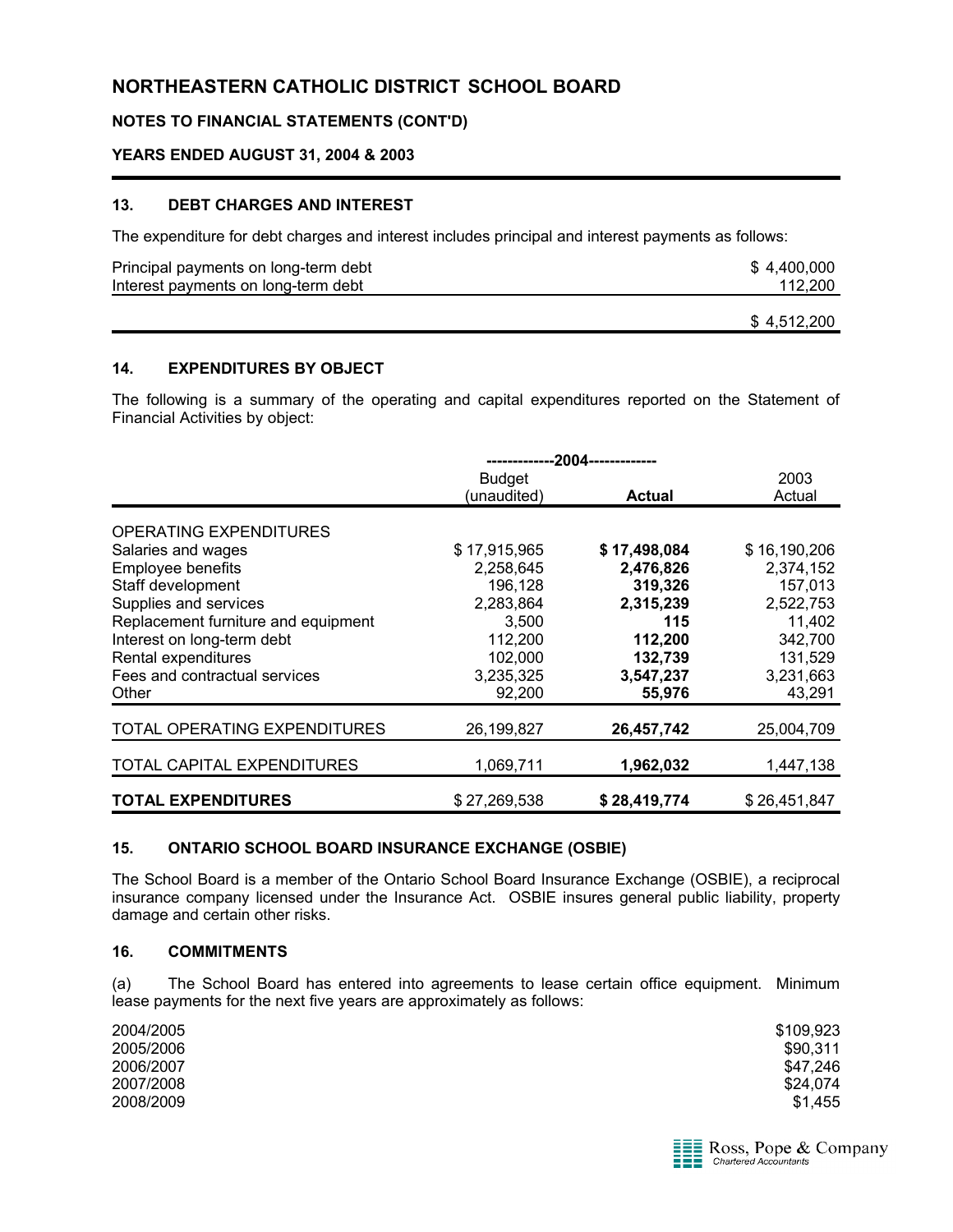## **NOTES TO FINANCIAL STATEMENTS (CONT'D)**

#### **YEARS ENDED AUGUST 31, 2004 & 2003**

#### **16. COMMITMENTS (CONT'D)**

(b) The School Board has entered into an agreement to lease office space in Kirkland Lake, Ontario for annual rent payments (excluding G.S.T.) of approximately \$15,187. This lease expires in July 2007.

#### **17. PUBLIC SECTOR SALARY DISCLOSURE**

On January 29, 1996 the Ontario Legislature passed the Public Sector Salary Disclosure Act which requires Ontario's broader public sector organizations to disclose annually the names, positions, salaries and taxable benefits of employees paid \$100,000 or more a year. In the calendar year 2003, the following employees of the Northeastern Catholic District School Board were paid \$100,000 or more:

| <b>EMPLOYEE</b><br><b>POSITION</b> |                                                      | <b>TAXABLE</b><br><b>BENEFITS</b><br><b>SALARY</b> |                    |  |
|------------------------------------|------------------------------------------------------|----------------------------------------------------|--------------------|--|
| Larry Yaguchi<br>Paul Toffanello   | Director of Education<br>Superintendent of Education | \$133,431<br>\$110,405                             | \$3,336<br>\$5.173 |  |
| Luigina Malciw                     | <b>Manager of Financial Services</b>                 | \$100,720                                          | \$4,287            |  |

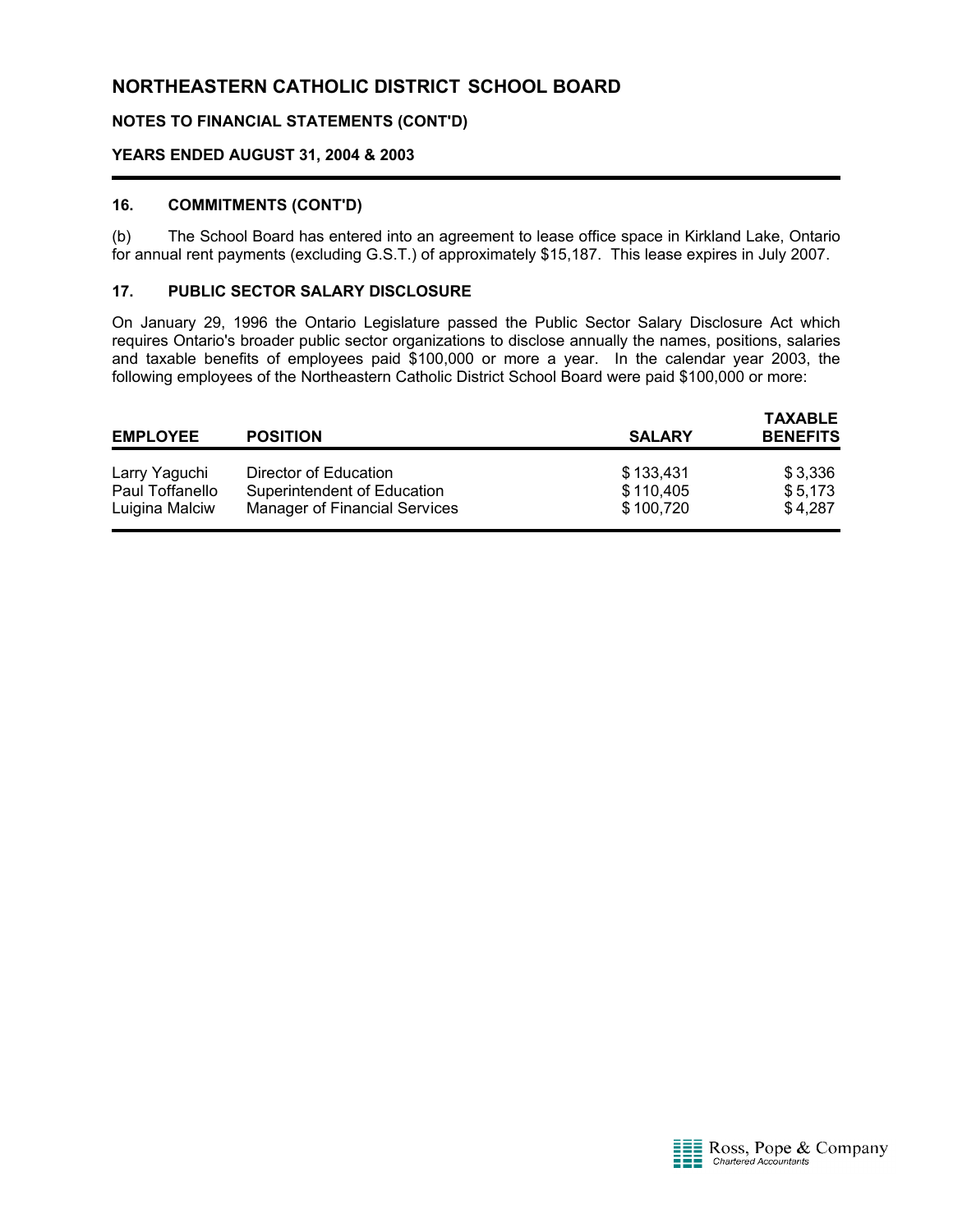## **SCHEDULE OF OPERATING FUND**

|                                                                                                                                                                               |                                                                        | -------------2004-------------                                        |                                                                       |
|-------------------------------------------------------------------------------------------------------------------------------------------------------------------------------|------------------------------------------------------------------------|-----------------------------------------------------------------------|-----------------------------------------------------------------------|
|                                                                                                                                                                               | <b>Budget</b><br>(unaudited)                                           | <b>Actual</b>                                                         | 2003<br>Actual                                                        |
| <b>REVENUES</b>                                                                                                                                                               |                                                                        |                                                                       |                                                                       |
| Provincial legislative grants<br>Local taxation (Note 4)<br>Provincial grants - other<br>Federal grants and fees<br>Other revenues - school boards<br>Other fees and revenues | \$24,697,010<br>6,753,678<br>2,000<br>231,432<br>66,518                | \$26,011,490<br>5,820,131<br>472,731<br>228,942<br>388,758            | \$19,899,744<br>6,519,668<br>266,232<br>243,458<br>4,398<br>109,818   |
| <b>TOTAL REVENUES</b>                                                                                                                                                         | 31,750,638                                                             | 32,922,052                                                            | 27,043,318                                                            |
| <b>EXPENDITURES</b> (Note 14)                                                                                                                                                 |                                                                        |                                                                       |                                                                       |
| Instruction<br>Administration<br>Transportation<br>School operations and maintenance<br>Pupil accommodation<br>Other                                                          | 19,370,011<br>1,629,106<br>2,573,240<br>2,490,270<br>112,200<br>25,000 | 19,269,644<br>1,597,617<br>2,671,996<br>2,800,105<br>112,200<br>6,180 | 18,055,559<br>1,613,129<br>2,521,964<br>2,469,752<br>342,700<br>1,605 |
| <b>TOTAL EXPENDITURES</b>                                                                                                                                                     | 26,199,827                                                             | 26,457,742                                                            | 25,004,709                                                            |
| <b>NET REVENUES (EXPENDITURES)</b>                                                                                                                                            | 5,550,811                                                              | 6,464,310                                                             | 2,038,609                                                             |
| <b>INCREASE (DECREASE)</b><br>IN NON-FINANCIAL ASSETS                                                                                                                         |                                                                        | 4,513                                                                 | (22, 659)                                                             |
| Debt principal repayments<br>Increase (Decrease) in employee benefits<br>Increase (Decrease) in accrued<br>interest on long-term debt                                         | (4,400,000)<br>(56, 100)                                               | (4,400,000)<br>101,236<br>(56, 100)                                   | (240,000)<br>(267,000)<br>(3,050)                                     |
| <b>CHANGE IN AMOUNTS TO BE RECOVERED</b>                                                                                                                                      | (4,456,100)                                                            | (4, 354, 864)                                                         | (510, 050)                                                            |
| <b>NET TRANSFERS FROM (TO) OTHER FUNDS</b>                                                                                                                                    |                                                                        |                                                                       |                                                                       |
| Transfers from (to) capital fund<br>Transfers from (to) reserves and reserve funds                                                                                            | (1,069,711)<br>(25,000)                                                | (1,962,032)                                                           | (1, 447, 138)<br>(58, 762)                                            |
| NET TRANSFERS FROM (TO) OTHER FUNDS                                                                                                                                           | (1,094,711)                                                            | (1,962,032)                                                           | (1,505,900)                                                           |
| <b>CHANGE IN OPERATING FUND BALANCE</b>                                                                                                                                       |                                                                        | 151,927                                                               |                                                                       |
| OPERATING FUND BALANCE, beginning of year                                                                                                                                     | (180, 510)                                                             | (180, 510)                                                            | (180, 510)                                                            |
| <b>OPERATING FUND BALANCE, end of year</b>                                                                                                                                    | (180, 510)<br>\$                                                       | \$<br>(28, 583)                                                       | (180, 510)<br>\$                                                      |

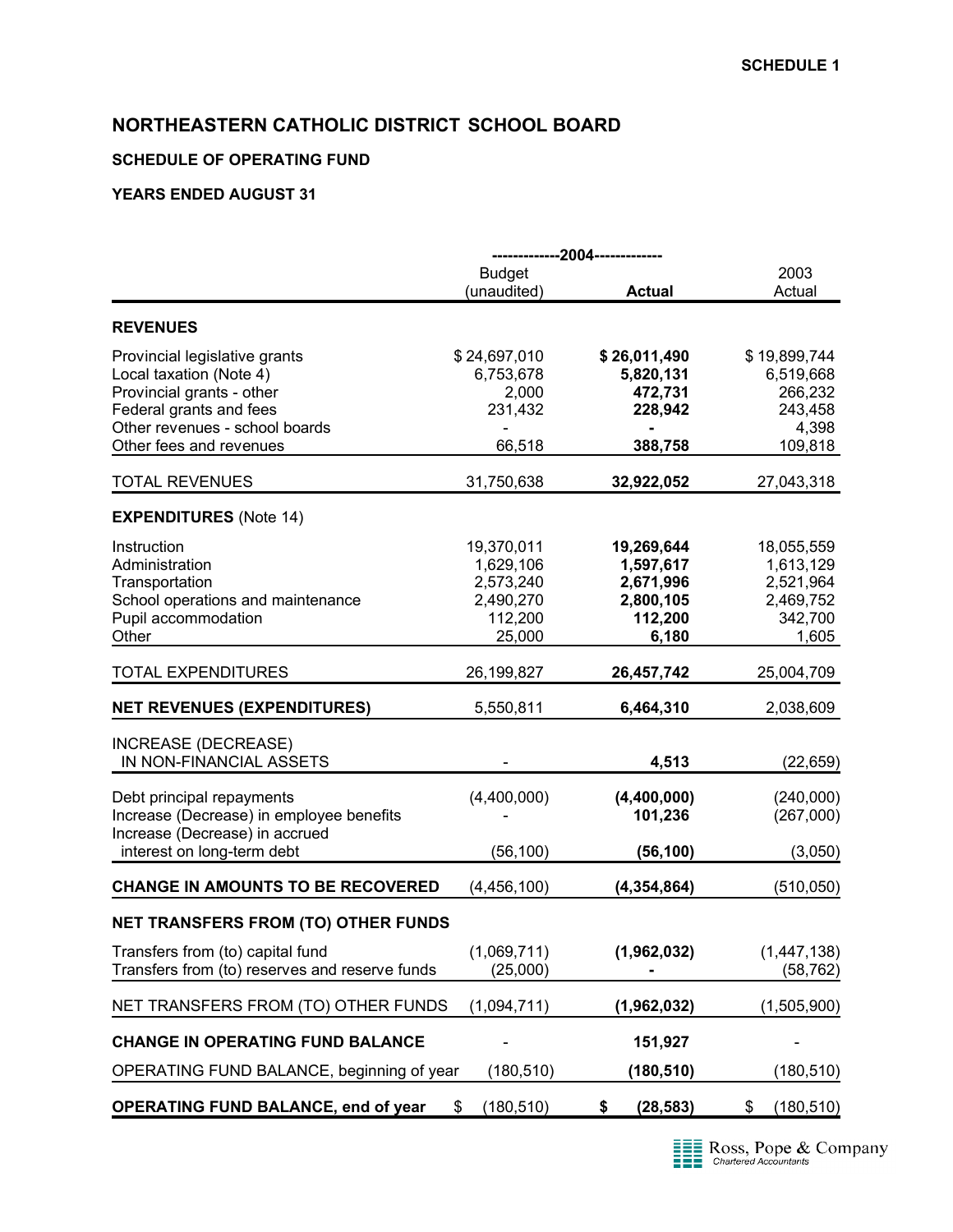## **SCHEDULE OF CAPITAL FUND**

|                                                                                           | --2004--------------                        |                                          |                                              |
|-------------------------------------------------------------------------------------------|---------------------------------------------|------------------------------------------|----------------------------------------------|
|                                                                                           | <b>Budget</b><br>(unaudited)                | <b>Actual</b>                            | 2003<br>Actual                               |
| <b>EXPENDITURES</b>                                                                       |                                             |                                          |                                              |
| Instruction<br>Administration<br>School operations and maintenance<br>Pupil accommodation | \$<br>381,000<br>18,000<br>3,500<br>667,211 | 414,308<br>18,942<br>31,232<br>1,497,550 | \$<br>595,780<br>22,578<br>16,579<br>812,201 |
| <b>TOTAL EXPENDITURES</b>                                                                 | 1,069,711                                   | 1,962,032                                | 1,447,138                                    |
| <b>NET REVENUES (EXPENDITURES)</b>                                                        | (1,069,711)                                 | (1,962,032)                              | (1, 447, 138)                                |
| <b>NET TRANSFERS FROM (TO) OTHER FUNDS</b>                                                |                                             |                                          |                                              |
| Transfers from (to) operating fund                                                        | 1,069,711                                   | 1,962,032                                | 1,447,138                                    |
| NET TRANSFERS FROM (TO) OTHER FUNDS                                                       | 1,069,711                                   | 1,962,032                                | 1,447,138                                    |
| <b>CHANGE IN CAPITAL FUND BALANCE</b>                                                     |                                             |                                          |                                              |
| CAPITAL FUND BALANCE, beginning of year                                                   |                                             |                                          |                                              |
| <b>CAPITAL FUND BALANCE, end of year</b>                                                  | \$                                          | \$                                       | \$                                           |

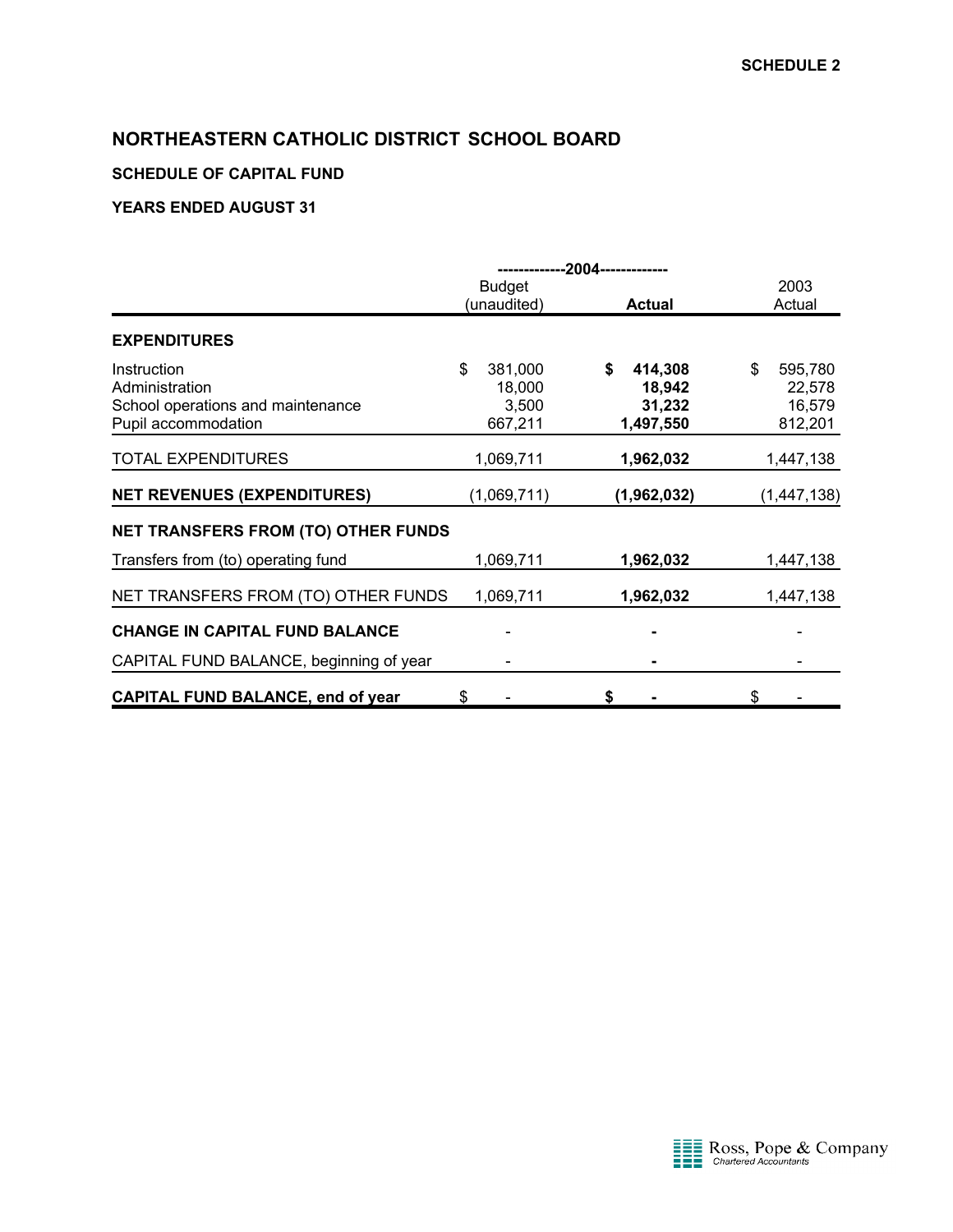## **SCHEDULE OF RESERVES AND RESERVE FUNDS**

|                                                                                  | -------------2004------------- |    |                                      |                                      |  |
|----------------------------------------------------------------------------------|--------------------------------|----|--------------------------------------|--------------------------------------|--|
|                                                                                  | <b>Budget</b><br>(unaudited)   |    | <b>Actual</b>                        | 2003<br>Actual                       |  |
|                                                                                  |                                |    |                                      |                                      |  |
| <b>REVENUES</b>                                                                  |                                |    |                                      |                                      |  |
| Interest income                                                                  | \$                             | \$ | 9,262                                | \$<br>10,055                         |  |
| <b>TOTAL REVENUES</b>                                                            |                                |    | 9,262                                | 10,055                               |  |
| <b>NET REVENUES (EXPENDITURES)</b>                                               |                                |    | 9,262                                | 10,055                               |  |
| <b>NET TRANSFERS FROM (TO) OTHER FUNDS</b>                                       |                                |    |                                      |                                      |  |
| Transfers from (to) operating fund                                               | 25,000                         |    |                                      | 58,762                               |  |
| NET TRANSFERS FROM (TO) OTHER FUNDS                                              | 25,000                         |    |                                      | 58,762                               |  |
| <b>CHANGE IN RESERVES AND RESERVE</b><br><b>FUNDS BALANCES</b>                   | 25,000                         |    | 9,262                                | 68,817                               |  |
| RESERVES AND RESERVE FUNDS<br>BALANCES, beginning of year                        | 3,457,110                      |    | 3,457,110                            | 3,388,293                            |  |
| <b>RESERVES AND RESERVE FUNDS</b><br><b>BALANCES, end of year</b>                | \$3,482,110                    |    | \$3,466,372                          | \$3,457,110                          |  |
| <b>ANALYZED AS FOLLOWS:</b>                                                      |                                |    |                                      |                                      |  |
| <b>RESERVE FOR WORKING FUNDS</b>                                                 |                                |    | \$3,046,457                          | \$3,046,457                          |  |
| <b>RESERVE FUNDS</b><br><b>Bursaries</b><br>Capital<br>Sick leave<br><b>WSIB</b> |                                |    | 2,679<br>66,712<br>259,490<br>91,034 | 2,616<br>65,141<br>253,379<br>89,517 |  |
| <b>TOTAL RESERVE FUNDS</b>                                                       |                                |    | 419,915                              | 410,653                              |  |
| TOTAL RESERVES AND RESERVE FUNDS                                                 |                                | \$ | 3,466,372                            | \$3,457,110                          |  |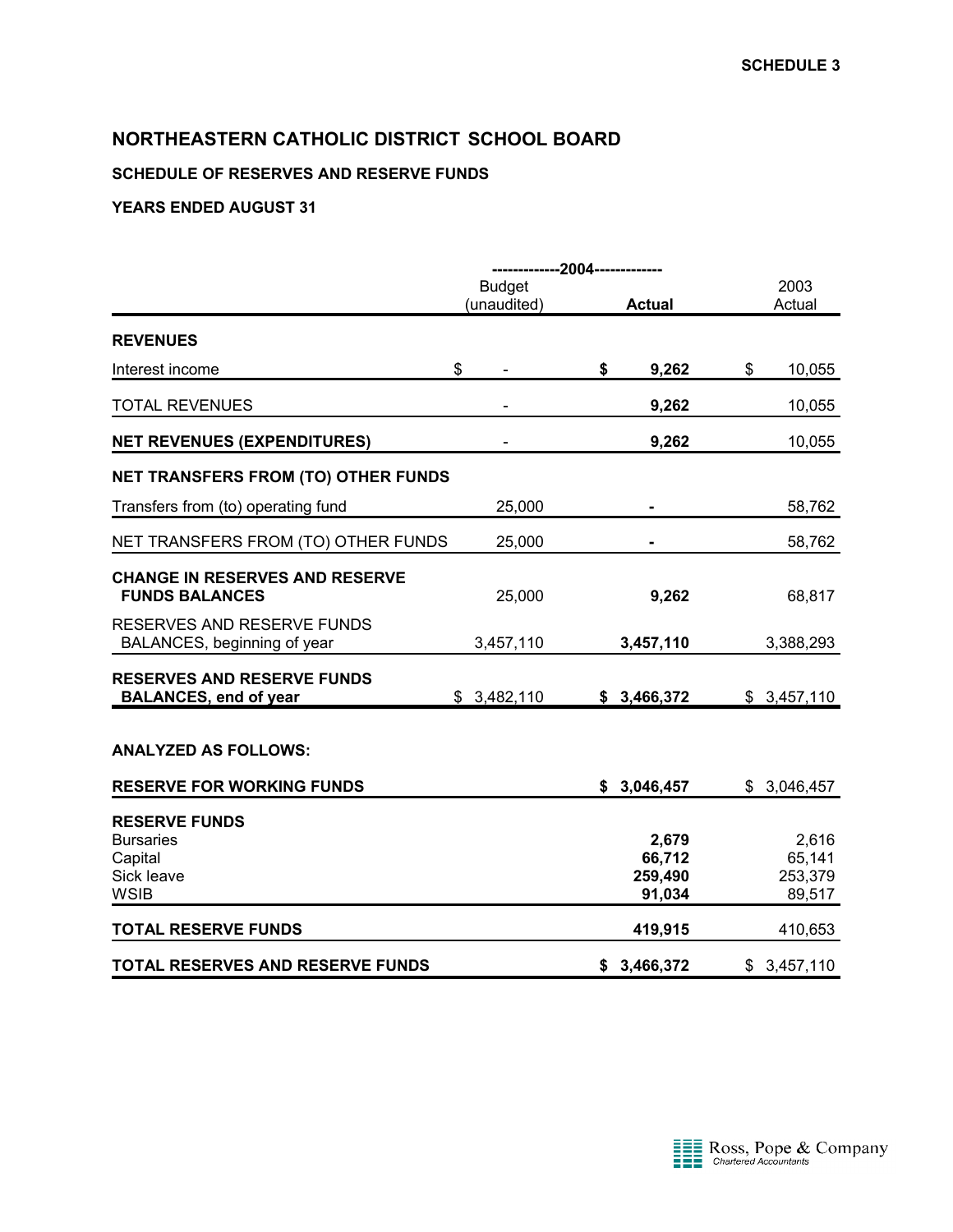## **SCHEDULE OF RESERVES AND RESERVE FUNDS CONTINUITY**

|                                      | <b>Reserve</b><br>For<br>Working | <b>Sick Leave</b><br><b>Reserve</b> | <b>WSIB</b><br><b>Reserve</b> | Capital<br><b>Reserve</b> | <b>Bursaries</b><br><b>Reserve</b> |             | -Total---------- |
|--------------------------------------|----------------------------------|-------------------------------------|-------------------------------|---------------------------|------------------------------------|-------------|------------------|
|                                      | <b>Funds</b>                     | <b>Fund</b>                         | <b>Fund</b>                   | <b>Fund</b>               | <b>Fund</b>                        | 2004        | 2003             |
| <b>BALANCE,</b><br>beginning of year | \$3,046,457                      | \$253,379                           | \$89,517                      | \$65,141                  | \$2,616                            | \$3,457,110 | \$3,388,293      |
| Transfers from<br>operating fund     | $\qquad \qquad \blacksquare$     | $\overline{\phantom{a}}$            | $\overline{\phantom{a}}$      | $\overline{\phantom{0}}$  | $\overline{\phantom{a}}$           | $\sim$      | 58,762           |
| Interest earned                      |                                  | 6,111                               | 1,517                         | 1,571                     | 63                                 | 9,262       | 10,055           |
| Transfers to<br>operating fund       |                                  |                                     |                               |                           |                                    | ۰           |                  |
| <b>BALANCE,</b><br>end of year       | \$3,046,457                      | \$259,490                           | \$91,034                      | \$66,712                  | \$2,679                            | \$3,466,372 | \$3,457,110      |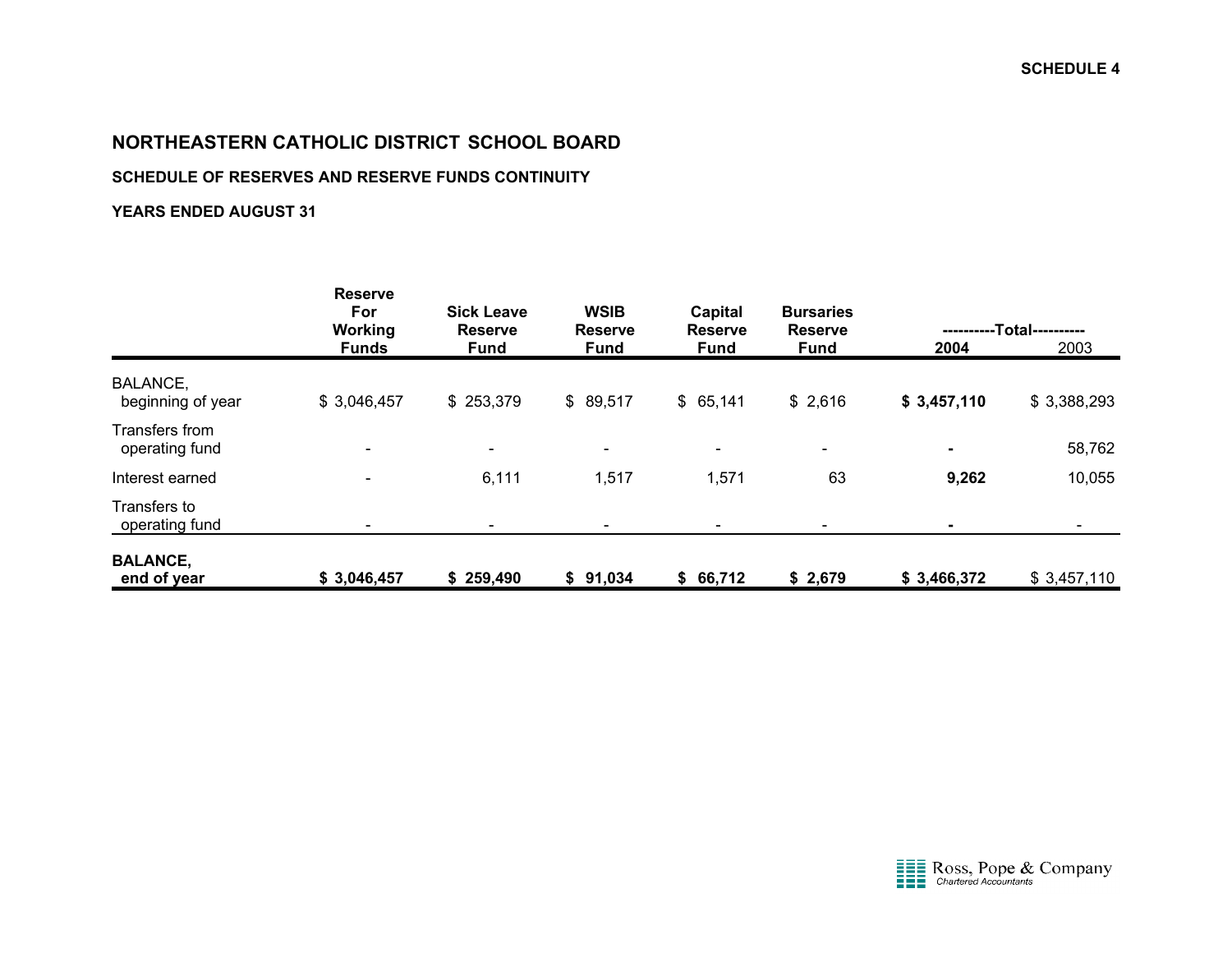## **SCHEDULE OF EXPENDITURES**

|                                                                                                                                                                                                                                           | 2004                                                                                                   | 2003                                                                                                   |
|-------------------------------------------------------------------------------------------------------------------------------------------------------------------------------------------------------------------------------------------|--------------------------------------------------------------------------------------------------------|--------------------------------------------------------------------------------------------------------|
| <b>INSTRUCTION</b>                                                                                                                                                                                                                        |                                                                                                        |                                                                                                        |
| <b>CLASSROOM</b><br>Salaries and wages<br>Employee benefits<br>Staff development<br>Supplies and services<br>Replacement furniture and equipment<br>Capital expenditures<br>Rental expenditures<br>Fees and contractual services<br>Other | \$13,164,328<br>1,795,773<br>234,466<br>1,111,355<br>115<br>392,166<br>98,393<br>179,410<br>5,973      | \$11,054,192<br>1,616,046<br>101,645<br>1,365,684<br>11,402<br>574,161<br>95,248<br>242,905<br>9,802   |
|                                                                                                                                                                                                                                           | 16,981,979                                                                                             | 15,071,085                                                                                             |
| NON-CLASSROOM<br>Salaries and wages<br>Employee benefits<br>Staff development<br>Supplies and services<br>Capital expenditures<br>Other                                                                                                   | 2,231,948<br>240,733<br>13,163<br>193,836<br>22,143<br>150                                             | 2,998,374<br>367,189<br>19,077<br>173,995<br>21,619                                                    |
|                                                                                                                                                                                                                                           | 2,701,973                                                                                              | 3,580,254                                                                                              |
| <b>ADMINISTRATION</b><br>Salaries and wages<br><b>Employee benefits</b><br>Staff development<br>Supplies and services<br>Capital expenditures<br>Rental expenditures<br>Fees and contractual services<br>Other                            | \$19,683,952<br>\$<br>868,845<br>210,300<br>66,980<br>224,783<br>18,942<br>34,346<br>157,018<br>35,345 | \$18,651,339<br>\$<br>931,002<br>190,071<br>35,217<br>217,534<br>22,578<br>36,281<br>174,636<br>28,388 |
|                                                                                                                                                                                                                                           | \$<br>1,616,559                                                                                        | 1,635,707<br>\$                                                                                        |